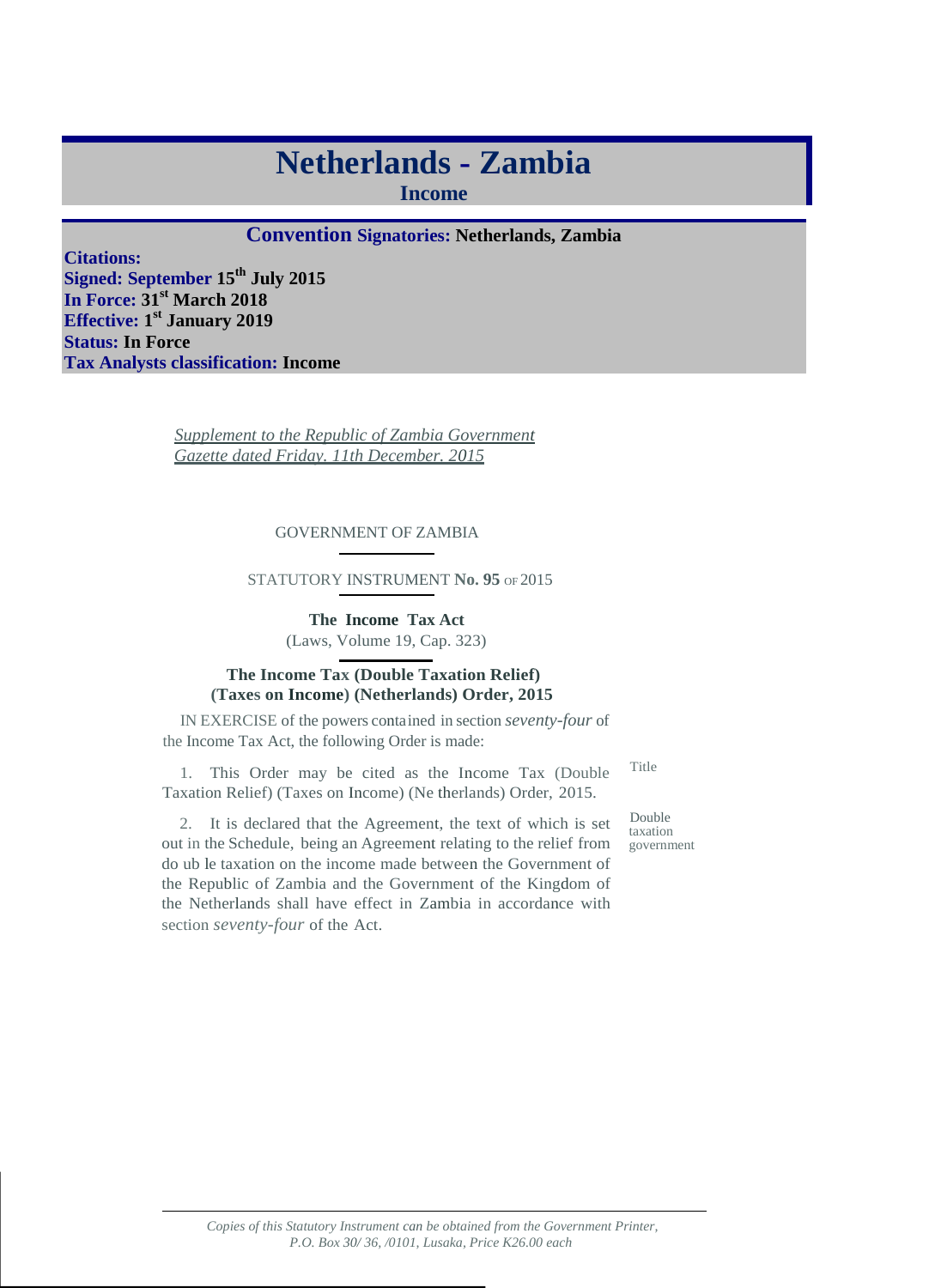## SCHEDULE *(Paragraph 2)*

CONVENTION BETWEEN THE REPUBLIC OF ZAMBIA AND THE KINGDOM OF THE NETHERLANDS FOR THE AVOIDANCE OF DOUBLE TAXATION AND THE PREVENTION OF FISCAL EVASION WITH RESPECT TO TAXES ON INCOME

The Government of the Republic of Zambia and the Government of the Kingdom of the Netherlands, desiring to conclude a convention for the avoidance of double taxation and the prevention of fiscal evasion with respect to taxes on income, have agreed as follows:

## CHAPTER I

#### SCOPE OF THE CONVENTION

# ARTICLE I

#### PERSONS COVERED

This Convention shall apply to persons who are residents of one or both of the Contracting States.

## ARTICLE 2

## TAXES COVERED

I. This Convention shall apply to taxes on income imposed on behalf of a Contracting State or of its political sub divisions or local authorities , irrespective of the manner in which they are levied.

2. There shall be regarded as taxes on income all taxes imposed on total income, or on elements ofincome, including taxesongainsfromthe alienationof movable or immovable property, taxes on the total amounts of wages orsalaries paid by enterprises, as well as taxes on capital appreciation.

- 3. The existing taxes to which this Convention shall apply are in particular: *(a)* in Zambia, the Income Tax (hereinafter referred to as "Zambian tax");
	- and
	- $(b)$  in the European part of the Netherlands-
		- (i) the income tax (inkomstenbelasting);
		- (ii) the wages tax(loonbelasting);
		- (iii) the company tax (vennootschapsbelasting) including the Government share in the net profits of the exploitation of natural resources levied pursuant to the Mining Act (Mijnbouwwet);
		- (iv) thedividend tax(dividendbelasting);and
	- in the Caribbean part of the Netherlands ,
		- (i) the income tax (inkomstenbelasting);
			- (ii) the wages tax(loonbelasting);
			- (iii) the property tax (vastgoedbelasting);
			- (iv) the revenue tax(opbrengstbelasting);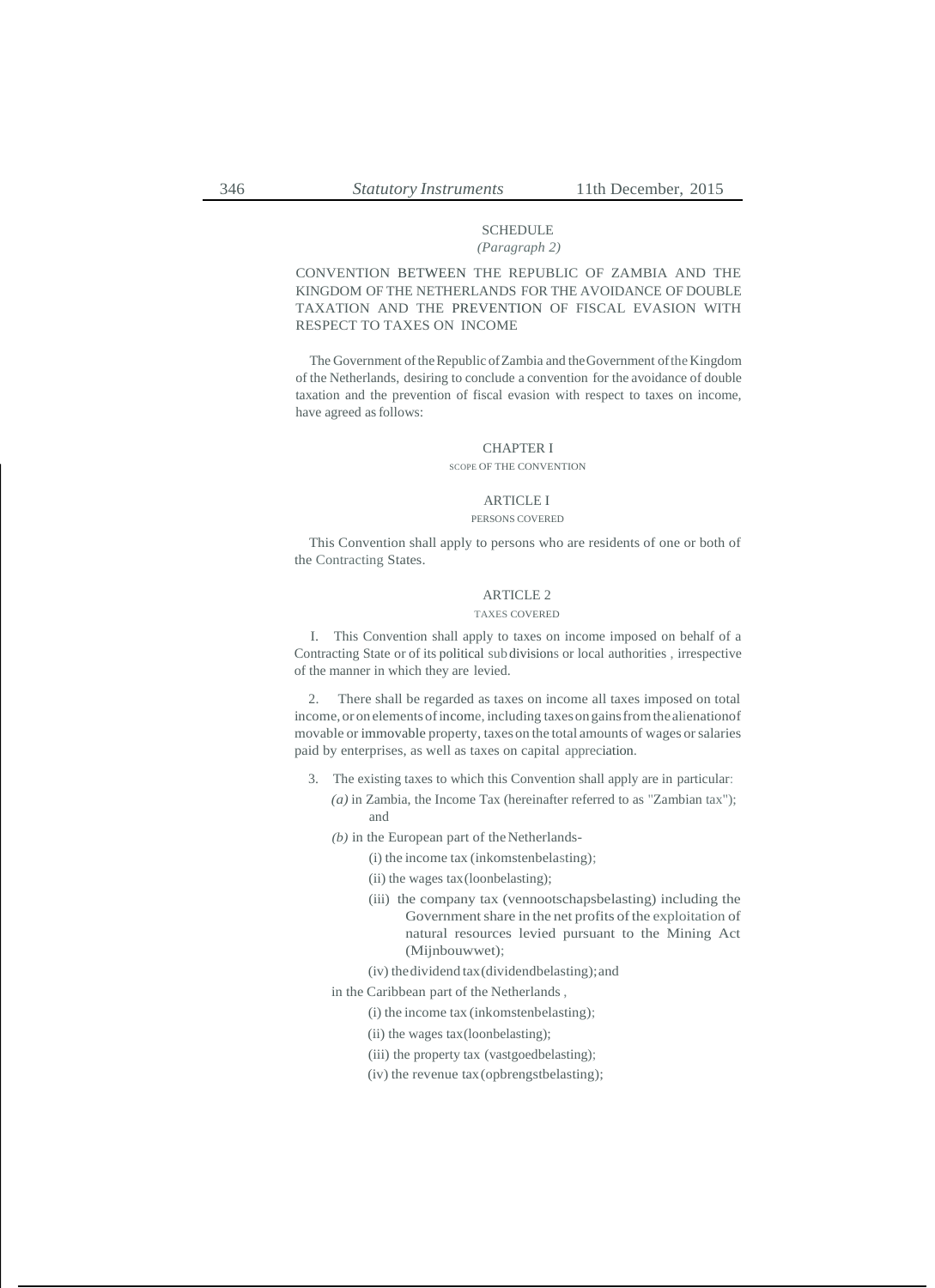(v) the Government share in the net profits of the exploitation of natural resources levied pursuant to the Mining Act BES (Mijnwet BES), the Mining Decree BES (Mijnbesluit BES) or the Petroleum Act Saba Bank BES (Petroleumwet Saba Bank BES);(hereinafter referred to as"Netherlands tax").

4. This Convention shall apply also to any identical orsubstantially similar taxes that are imposed after the date of signature of this Convention in addition to, or in place of, the existing taxes. The competent authorities of the Contracting States shall notify each other of any significant changes that have been made in their taxation laws.

## CHAPTER II

# DEFINITIONS

## ARTICLE 3

## GENERAL DEFINITIONS

- I. . For the purposes of this Convention, unless the context otherwise requires:  $(a)$  the term "Zambia" means the Republic of Zambia;
	- *(b)* the term "the Netherlands" means:
		- (i) the European part of the Netherlands, including its territorial sea and any area beyond and adjacent to its territorial sea within which the Kingdom of the Netherlands , in accordance with international law, exercises jurisdiction or sovereign rights; and
		- (ii) the Caribbean part of the Netherlands which is situated in the Caribbean Sea and consists of the island territories of Bonaire, Sint Eustatius and Saba, including its territorial sea and any area beyond and adjacent to its territorial sea within which the Kingdom of the Netherlands in accordance with international law, exercises jurisdiction orsovereign rights, but excluding thepart thereofrelating to Aruba, Cura,;:ao and SintMaarten;
	- *(c)* the terms "a Contracting State" and "the other Contracting State" mean the Republic of Zambia (Zambia) or the Kingdom of the Netherlands (the Netherlands), as the contextrequires;
	- *(d)* the term "business" includes the performance of professional services and of other activities of an independent character;
	- *(e)* the term "company" means any body corporate or any entity that is treated as a body corporate for tax purposes;
	- *(I)* the term "competent authority" means:
		- (i) in Zambia, the CommissionerGeneral of the Zambia Revenue Authority or his authorised representative; and
		- (ii) in the Netherlands, the Minister ofFinance or his authorised representative;
	- *(g)* the term "enterprise" applies to the carrying on of any business;
	- *(h)* the terms "enterprise of a Contracting State" and "enterprise of the other Contracting State" mean respectively an enterprise carried on by a resident of a Contracting State and.an enterprise carried on by a resident of the other Contracting State;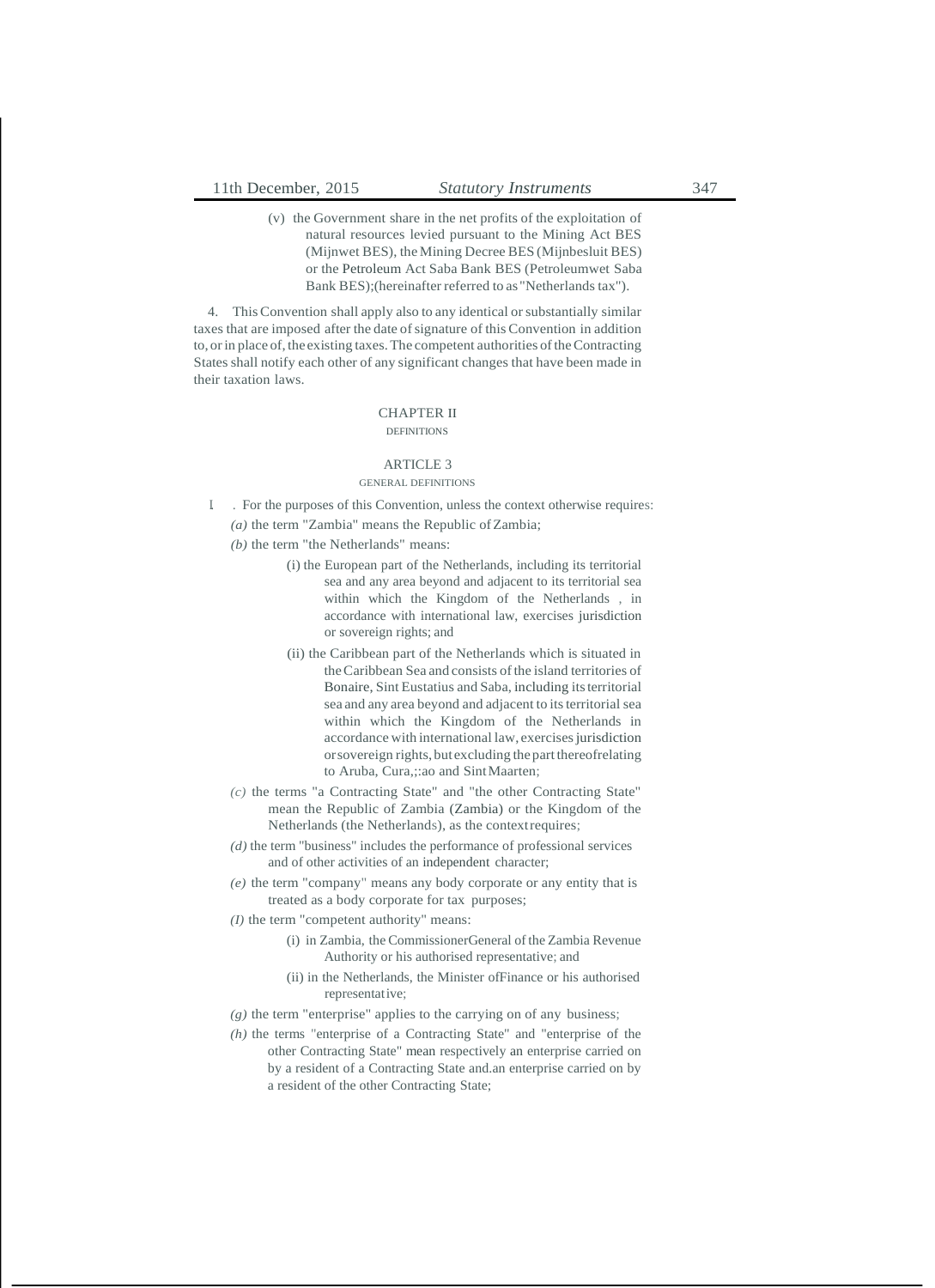- *(i)* the term"international traffic"means any transport by aship or aircraft operated by an enterprise of a Contracting State, except when the ship or aircraft is operated solely between places in the other Contracting State;
- *(j)* the term "national " means:
	- (i) any individual possessing the nationality of a Contracting State; and
	- (ii) any legal person, partnership **or** association deriving its status as such from the laws in force in a Contracting State;
- *(k)* the term "person" includes an individual, a company and any other body of persons;
- *(l)* the term "a pension fund" means any scheme, fund or other arrangement established in a Contracting State which is:
	- (i) generally exempt from taxes on income in that State; and
	- (ii) operated principally to administer or provide pension or retirement benefits or to earn income for the benefit of one or more such arrangements.

2. Asregards the application of this Convention at any time by aContracting State, any term not defined therein shall, unless the context otherwise requires, have the meaning that it has at that time under the law of that State for the purposes of the taxes to which this Convention applies, any meaning under the applicable tax laws of that State prevailing over a meaning given to the term under other laws of that State.

## ARTICLE 4

#### RESIDENT

1. For the purposes of this Convention, the term "resident ofa Contracting State"means any person who, under the laws of that State, isliable to tax therein by reason of that person's domicile, residence, place of incorporation, place of management or any other criterion of a similar nature, and also includes that State and any political subdivision or local authority thereof.

- 2. A person, other than an individual, shall be regarded to be liable to tax:
	- *(a)* in the Netherlands, if the person is a resident of the Netherlands for the purposes of the company tax or the revenue tax;
	- $(b)$  in Zambia, if the person is a resident of Zambia for the purposes of the Income Tax;

provided that the income derived by that person is treated under the tax laws of that State as income of that person and not as the income of the person's bene ficiaries, members or participants.

3. Notwithstanding the provisions of paragraphs I and 2, the term "resident of a Contracting State" does not include any person who is liable to tax in that State in respect only of income from sources in that State.

4. Where by reason of the provisions of paragraph I an individual is a resident of both Contracting States, then that individual's status shall be determined as follows:

*(a)* the individual shall be deemed to be a resident only of the State in which a permanent home is available to the individual; **if a** permanent home is available to the individual in both States, the individual shall be deemed to be a resident only of the State with which the individual's personal and economic relations are closer (centre of vital interests);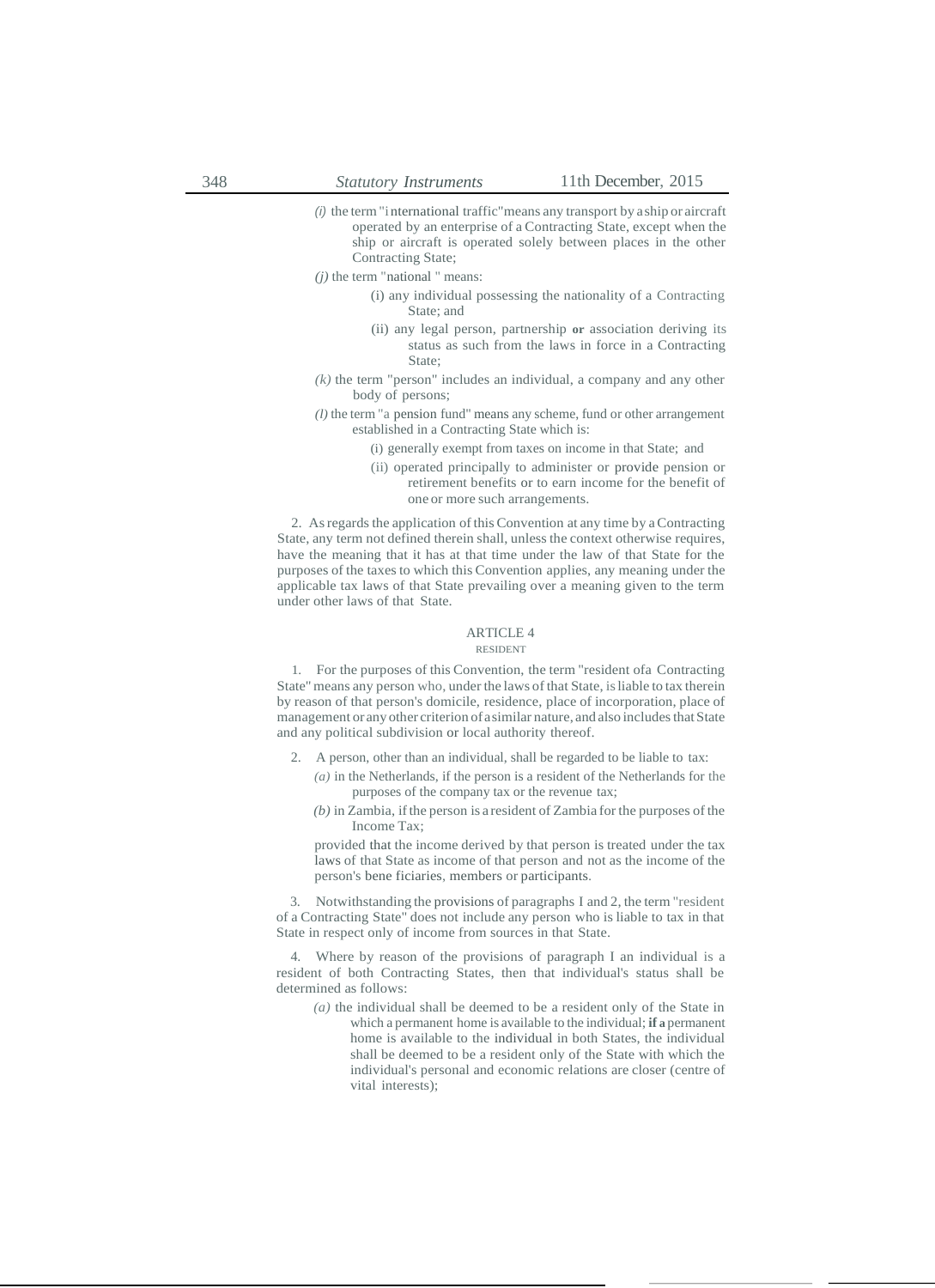- *(b)* if sole residence cannot be determined, under the provisions of subparagraph a), the individual shall be deemed to be a resident only of the State in which the individual has an habitual abode;
- *(c)* if the individual has an habitual abode in both States or in neither of them, the individual shall be deemed to be a resident only of the State of which the individual is a national;
- *(d)* if the individual is a national of both States or of neither of them, the competent authorities of the Contracting States shall settle the question by mutual agreement.

5. Where by reason of the provisions of paragraph 1 a person other than an individual is a resident of both Contracting States, then it shall be deemed to be a resident only of the State in which its place of effective management issituated.

#### ARTICLE 5

## PERMANENT ESTABLISHMENT

1. For the purposes of thisConvention, the term"permanent establishment" means a fixed place of business through which the business of an enterprise is wholly or partly carried on.

- 2. The term "permanent establishment" includes especially:
	- *(a)* a place ofmanagement;
	- *(b)* a branch;
	- *(c)* anoffice;
	- *(d)* a factory;
	- *(e)* a workshop; and
	- *(j)* a mine, an oil or gas well, a quarry or any other place of extraction or exploitation of natural resources.
- 3. The term "permanent establishment" shall be deemed to include:
	- *(a)* a building site, a construction, assembly or installation project or any supe rvisory activity in connection with such site, project or activity, but only where such site, project or activity continues for a period of more than 183 days;
	- *(b)* the furnishing of services, including consultancy services, by an enterprise through employees or other personnel engaged by an enterprise for such purpose, but only where activities of that nature continue (for the same or a connected project) within the Contracting State for a period or periods exceeding in the aggregate 183 days in any twelvemonth period commencing or ending in the fiscal year concerned;
	- *(c)* for an individual, the performing of services in a Contracting State by that individual, but only if the individual's stay in that State, for the purpose of performing those services, is for a period or periods aggregating more than 183 days within any twelve month period commencing or ending in the fiscal year concerned; and
	- *(d)* an installation orstructure used forthe exploration for natural resources other than in the area referred to in paragraph 4, provided that the installation or structure continues for a period of not less than 183 days.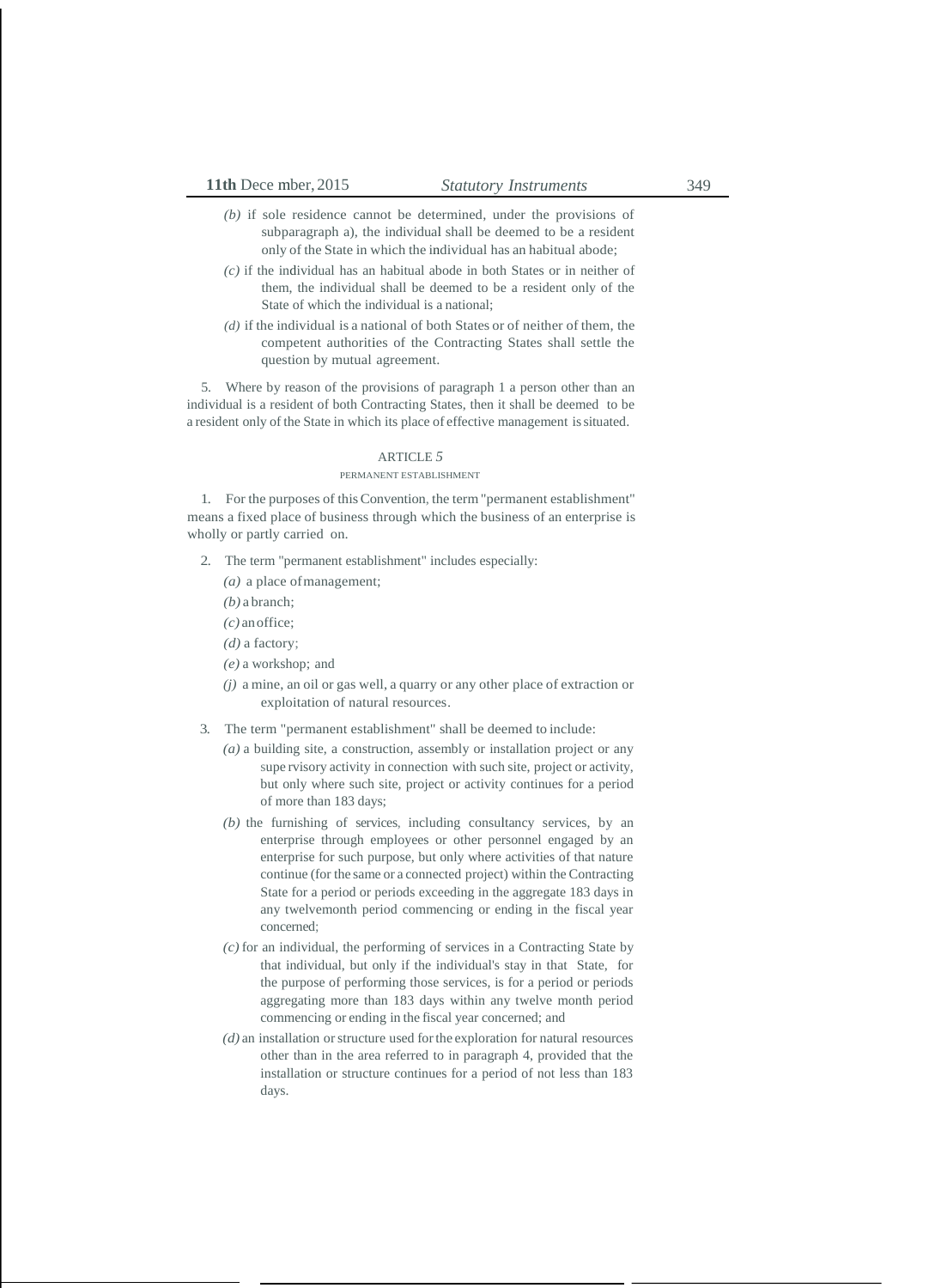4. Notwithstanding the provisions of paragraphs 1, 2 and 3, an enterprise of a Contracting State which carries on activities in the territorial sea of the other Contracting State or in any area beyond and adjacent to its territorial sea as meant in subparagraph b) of paragraph 1 of Article 3, within which that other Contracting State, in accordance with international law, exercises jurisdiction or sovereign rights (offshore activities), shall be deemed to carry on, in respect of those activities, business in that other State through a permanent establishment situated therein, unless the activities in question are carried on in the other State for a period or periods ofless than in the aggregate 30 days in any twelve month period.

*S.* For the purposes of paragraph 4 of this Article, the term "o ffshore activities" shall be deemed not toinclude:

- *(a)* one or any combination of the activities mentioned in paragraph 7;
- *(b)* towing or anchor handling by ships primarily designed for that purpose and any other activities performed by such ships;
- *(c)* the transport of supplies or personnel by ships or aircraft in international traffic.

6. For the purposes of determining the duration of the offshore activities under paragraph 4 in connection with paragraph *S,*where an enterprise carrying on offshore activities in the other Contracting State is associated with another enterprise and that other enterprise continues, as part of the same project, the same offshore activities that are or were being carried on by the firstrnentioned enterprise, and the aforementioned activities are in the aggregate carried on by both enterprises for a period of at least 30 days, each enterprise shall be deemed to carry on its activities for a period of at least 30 days in any twelve month period. For the purposes of this paragraph, an enterprise shall be regarded as associated with another enterprise if one enterprise holds directly or indirectly at least one third of the capital of the other enterprise or if a person holds directly or indirectly at least one third of the capital of both enterprises.

7. Notwithstanding the preceding provisions of this Article, the term "permanent establishment " shall be deemed not to include:

- *(a)* the use of facilities solely for the purpose of storage, display or delivery of goods or merchandise belonging to the enterprise;
- *(b)* the maintenance of a stock of goods or merchandise belonging to the enterprise solely for the purpose of storage, display or delive ry;
- *(c)* the maintenance of a stock of goods or merchandise belonging to the enterprise solely for the purpose of processing byanother enterprise;
- *(d)* the maintenance of a fixed place of business solely for the purpose of purchasing goods or merchandise, or of collecting information, for the enterprise;
- *(e)* the maintenance of a fixed place of business solely for the purpose of carrying on, for the enterprise, any other activity of a preparatory or auxiliary character; and
- $(i)$  the maintenance of a fixed place of business solely for any combination of activities mentioned in subparagraphs *(a)* to *(e),* provided that the overall activity of the fixed place of business resulting from this combination is of a preparatory or auxiliary character.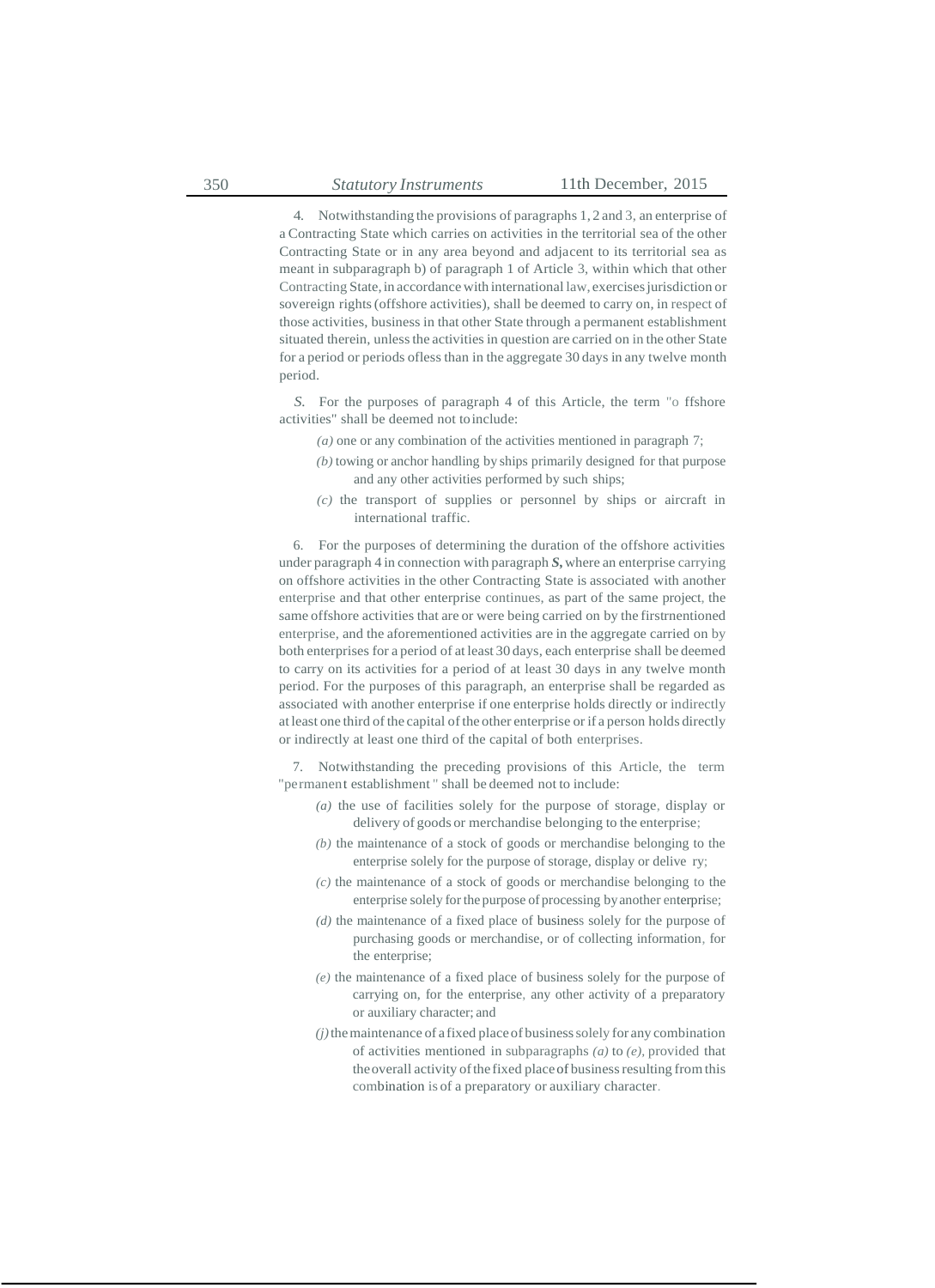8. Notwithstanding the provisions of paragraphs 1, 2 and 4, where a person other than an agent of an independent status to whom paragraph 9 applies is acting on behalf of an enterprise and has, and habitually exercises, in aContracting State an authority to conclude contracts in the name of the enterprise, that enterprise shall be deemed to have a permanent establishment in that State in respect of any activities which that person undertakes for the enterprise, unless the activities of such person are limited to those mentioned in paragraph 7 which, if exercised through a fixed place of bus iness, would not make this fixed place of business a permanent establishment under the provisions of that paragraph.

9. An enterprise of aContracting State shall not bedeemed to have a permanent establishment in the other Contracting State merely because it carries on business in that other State through a broker, general commission agent or any other agent of an independent status, provided that such persons are acting in the ordinary course of their business . However, when the activities of such an agent are devoted wholly or almost wholly on behalf of that enterprise, and conditions are made or imposed between that enterprise and the agent in their commercial and financial relations which differ from those which should have been made between independent enterprises, the agent will not be considered an agent of an independent status within the meaning of this paragraph.

I0. The fact that a company which is a resident of a Contracting State controls or is controlled by a company which is a resident of the other Contracting State, or which carries on business in that other State (whether through a permanent establishment or otherwise), shall not of itself constitute either company a permanent establishment of the other.

## CHAPTER III

#### TAXATION OF INCOME

## ARTICLE 6

## INCOME FROM IMMOVABLE PROPERTY

l. Income derived by a resident of a Contracting State from immovable property (including income from agriculture or forestry), situated in the other Contracting State may be taxed in that other State.

2. The term "immovable property" shall have the meaning which it has under the law of the Contracting State in which the property in question is situated. The term shall in any case include property accessory to immovable property, livestock and equipment used in agriculture and forestry, rights to which the provisions of general law respecting landed property apply, usufruct of immovable property and rights to variable or fixed payments as consideration for the working of, or the right to work, mineral deposits, sources and other natural resources; ships and aircraft shall not be regarded as immovable property.

3. The provisions of paragraph I shall apply to income derived from the direct use, letting, or use in any other form of immovable property.

4. The provisions of paragraphs 1 and 3 shall also apply to the income from immovable property of an enterpri se.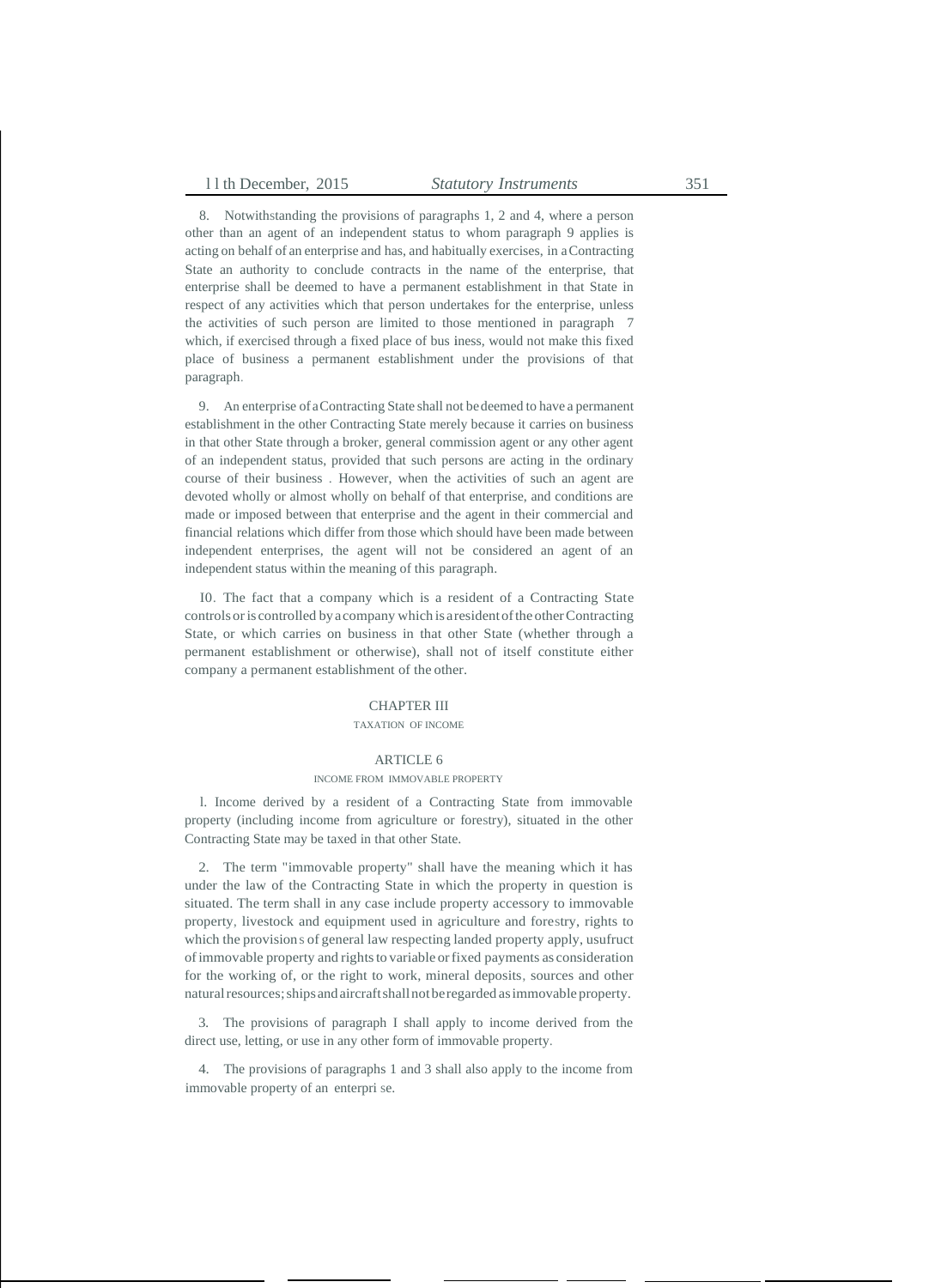#### ARTICLE 7 BUSINESS PROFITS

1. The profits of an enterprise ofa Contracting State shall be taxable only in that State unless the enterprise carries on business in the other Contracting State through a permanent establishment situated therein. If the enterprise carries on business as aforesaid, the profits of the enterprise may be taxed in the other State but only so much of them as is attributable to that permanent establishment.

2. Subject to the provisions of paragraph 3, where an enterprise of a Contracting State carries on business in the other Contracting State through a permanent establishment situated therein, there shall in each Contracting State be attributed to that permanent establishment the profits which it might be expected to make ifitwere adistinct and separate enterprise engaged in the same or similar activities under the same or similar conditions and dealing wholly independently with the enterprise of which it is a permanent establishment.

3. In determining the profits of a permanent establishmen t, there shall be allowed as deductions expenses which are incurred for the purposes of the business of the permanent establishment, including executive and general administrative expenses so incurred, whether in the Contracting State in which the permanent establishment issituated or elsewhere. However, no such deduction shall be allowed in respect of amounts, if any, paid (otherwise than towards reimbursement of actual expenses) by the permanent establishment to the head office of the enterprise or any of its other offices, by way of royalties , fees or other similar payments in return for the use of patents or other rights, or by way of commission, forspecific services performed orfor management, or, except in the case of a banking enterprise, by way of interest on moneys lent to the permanent estab lishment.

Likewise, no account shall be taken, in the determination of the profits of a permanent establishment, for amounts charged (otherwise than towards reimbursement of actual expenses), by the permanent establishment to the head office of the enterprise or any of its other offices, by way of royaltie s, fees or other similar payments in return for the use of patents or other rights, or by way of commission for specific services performed or for management, or, except in the case of a banking enterprise by way of interest on moneys lent to the head office of the enterprise or any of its other offices.

4. Insofar as it has been customary in a Contracting State to determ ine the profits to be attributed to a permanent establishmen t on the basis of an apportionment of the total profits of the enterprise to its various parts, nothing in paragraph 2 shall preclude that Contracting State from determining the profits to be taxed by such an apportionment as may be customary. The method of apportionment adopted shall, however, be such that the result shall be in accordance with the principles contained in this Article.

5. No profits shall be attributed to a permanent establishment by reason of the mere purchase by that permanent establishment of goods or merchandise for the enterprise.

6. For the purposes of the preceding paragraphs, the profits to be attributed to the permanent establishment shall be determined by the same method year by year unless there is good and sufficient reason to the contrary.

7. Where profits include items of income which are dealt with separately in other Articles of this Convention, then the provisions of those Articles shall not be affected by the provisions of this Article.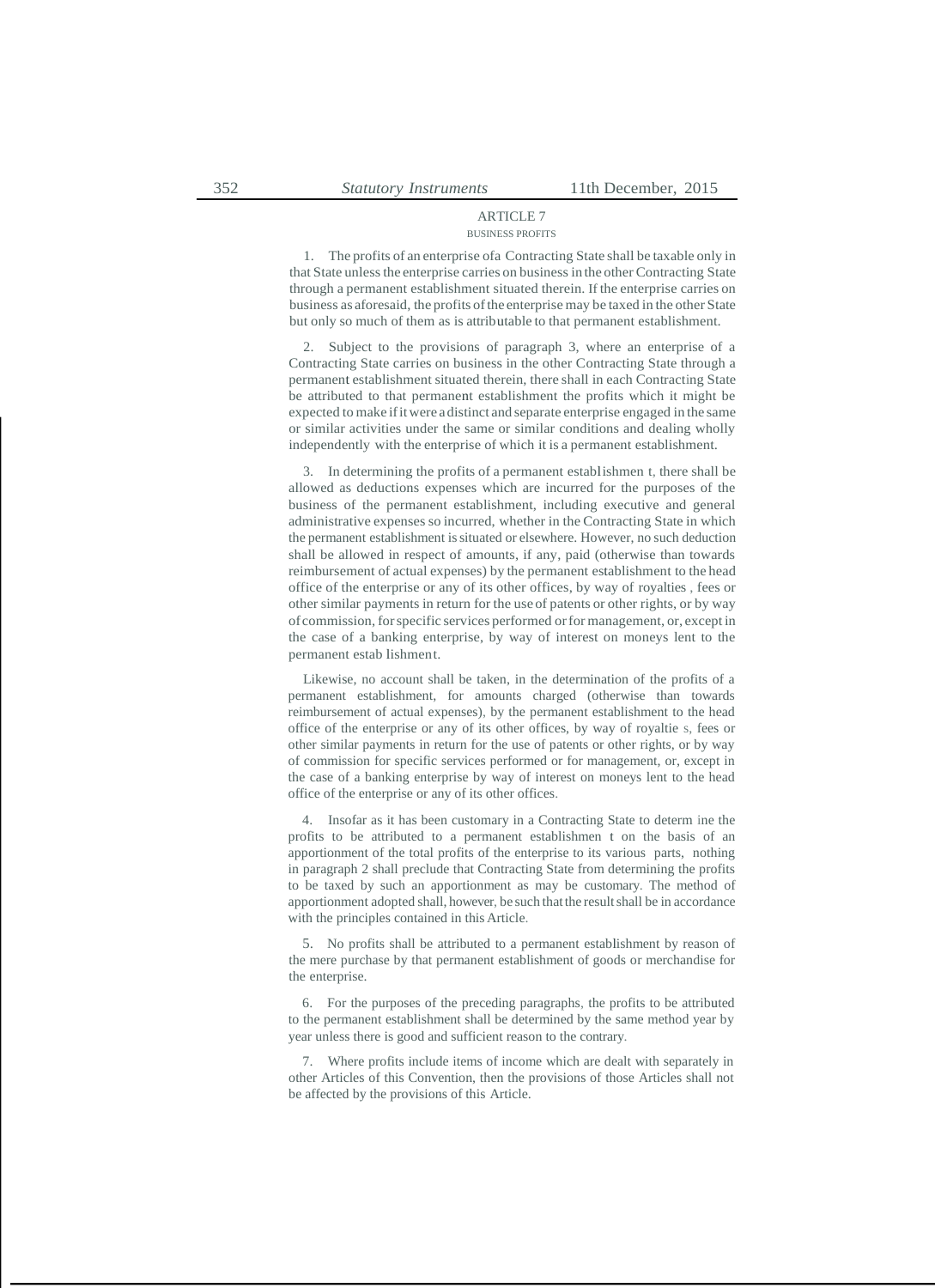#### ARTICLE 8

#### SmPPING AND AIR TRANSPORT

1. Profits from the operation of ships or aircraft operated in international traffic by an enterprise of aContracting State shall be taxable only in that State.

2. For the purposes of this Article, profits from the operation of ships or aircraft in international traffic shallinclude:

- *(a)* profits derived from the rental on a bare boat basis of ships or aircraft used in international traffic, and
- *(b)* profits derived from the use, rental or lease of containers, if such profits are incidental to the profits to which the provisions of paragraph **1** apply.

3. The provisi ons of paragraph 1 shall also apply to profits from the participation in a pool, a joint business or an international operating agency.

## ARTICLE 9

#### AssOCIATED ENTERPRISES

1. Where:

- *(a)* an enterprise of a Contracting State participates directly or indirectly in the management, control or capital of an enterprise of the other Contracting State, or
- *(b)* the same persons participate directly or indirectly in the management, control or capital of an enterprise of a Contracting State and an enterprise of the other Contracting State,

and in either case conditions are made or imposed between the two enterprises in their commercial or financial relations which differ from those which would be made between independent enterprises, then any profits which would, but for those conditions, have accrued to one of the enterprises, but, by reason of those conditions, have notso accrued, may be included in the profits of that enterprise and taxed accordingly.

2. Where a Contracting State includes in the profits of an enterprise of that State andtaxesaccordingly profitsonwhichanenterpriseoftheotherContracting State has been charged to tax in that other State and the profits so included are profits which would have accrued to the enterprise of the firstmentioned State if the conditions made between the two enterprises had been those which would have been made between independent enterprises , then that other State shall make an appropriate adjustment to the amount of the tax charged therein on those profits where that other State considers the adjustment justified. In determining such adjustment, due regard shall be had to the other provisions of this Convention and the competent authorities of the Contracting Statesshall if necessary consult each other.

#### ARTICLE IO

#### DIVIDENDS

I . Dividends paid by a company which is a resident of a Contracting State to a resident of the other Contracting State may be taxed in that other State.

2. However, such dividends may also be taxed in the Contracting State of which the company paying the dividends is a resident and according to the laws of that State, but if the beneficial owner of the dividends is a resident of the other Contracting State, the tax so charged shall not exceed: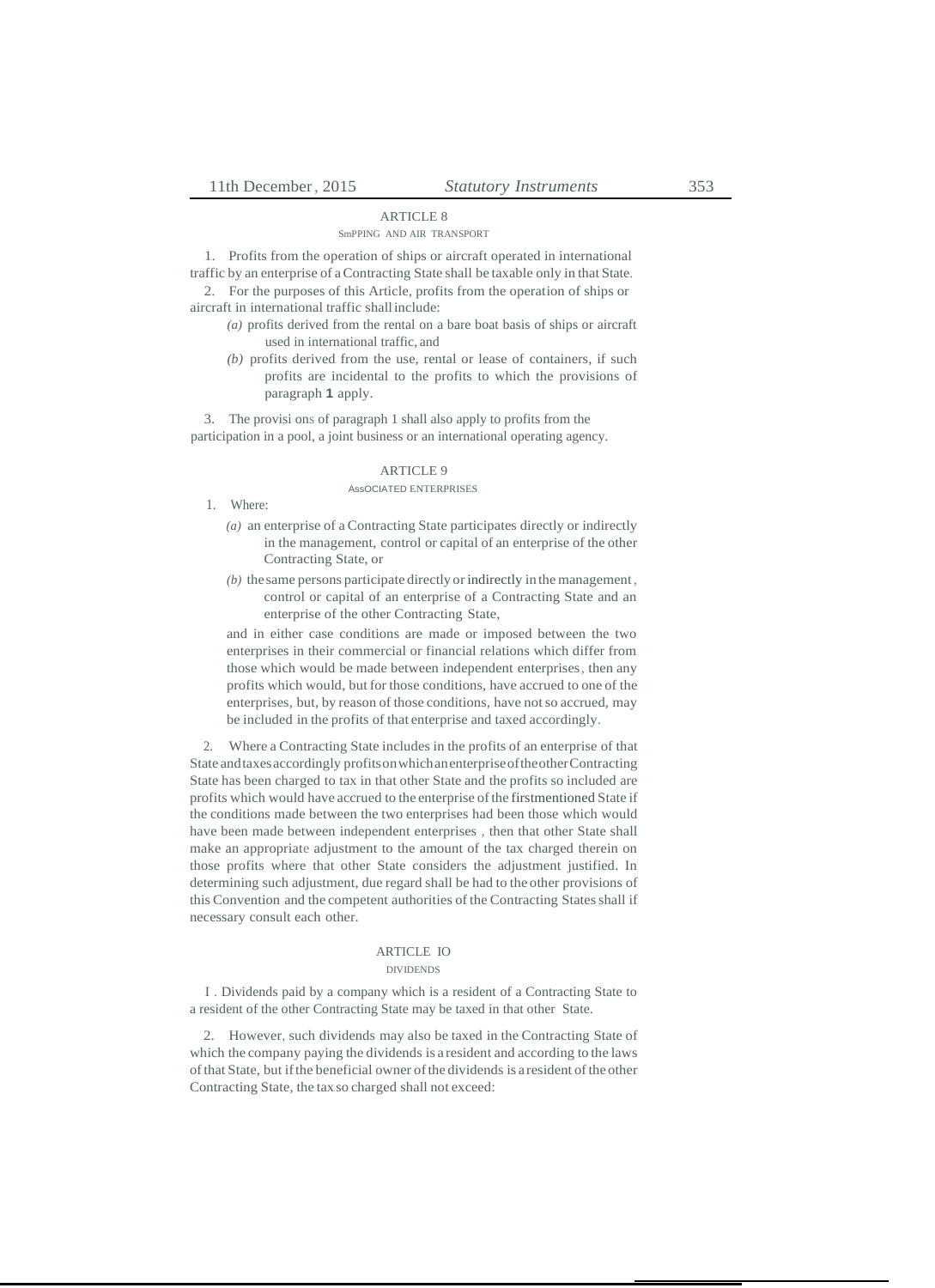- *(a) 5* percent of the gross amount of the dividends if the beneficial owner is a company which holds directly at least 10 percent of the capital of the company paying the dividends, or if the beneficial owner is a pension fund; or
- *(b)* 15 percent of the gross amount of the dividends in all other cases.

The competent authorities of the Contracting States may settle the mode of application of these limitations by mutual agreement.

This paragraph shall not affect the taxation of the company in respect of the profits out of which the dividends are paid.

3. The term "dividends" as used in this Article means income from shares, "jouissance" shares or "jo uiss ance" rights, mining shares, founders' shares or other rights, not being debtclaims, participating in profits, as well as income from other corporate rights which is subjected to the same taxation treatment as income from shares by the laws of the Contracting State of which the company making the distribution is aresident.

4. The provisions of paragraphs 1 and 2 shall not apply if the beneficial owner ofthe dividends, being a resident ofa Contracting State, carries on business in the other Contracting State of which the company paying the dividends is a resident , through a permanent establishment situated therein and the holding in respect of which the dividends are paid is effectively connected with such permanent establishment. In such case, the provisions of Article 7 shall apply.

5. Where a company which is a resident of a Contracting State derives profits or income from the other Contracting State, that other State may not impose any tax on the dividends paid by the company, except insofar as such dividends are paid to a resident of that other State or insofar as the holding in respect of which the dividends are paid is effectively connected with a permanent establishment situated in that other State, norsubject the company's undistributed profits to a tax on the company's undistributed profits, even if the dividends paid or the undistributed profits consist wholly or partly of profits or income arising in such other State.

6. No relief shall be available under this Article ifit was the main purpose or one ofthe main purposes of any person concerned with the creation or assignment of the shares or other rights in respect of which the dividend is paid to take advantage of this Article by means of that creation or assignment.

The competent authority of the Contracting State which has to grant the benefits, shall consult with the competent authority of the other Contracting State before denying the benefits under this paragraph.

# ARTICLE 11

## INTEREST

1. Interest arising in a Contracting State and paid to a resident of the other Contracting State may be taxed in that other State.

2. However, such interest may also be taxed in the Contracting State in which it arises, and according to the laws of that State, but if the beneficial owner of the interest is a resident of the other Contracting State, the tax so charged shall not exceed 10 per cent of the gross amount of the interest. The competent authorities of the Contracting States may by mutual agreement settle the mode of application of this limitation.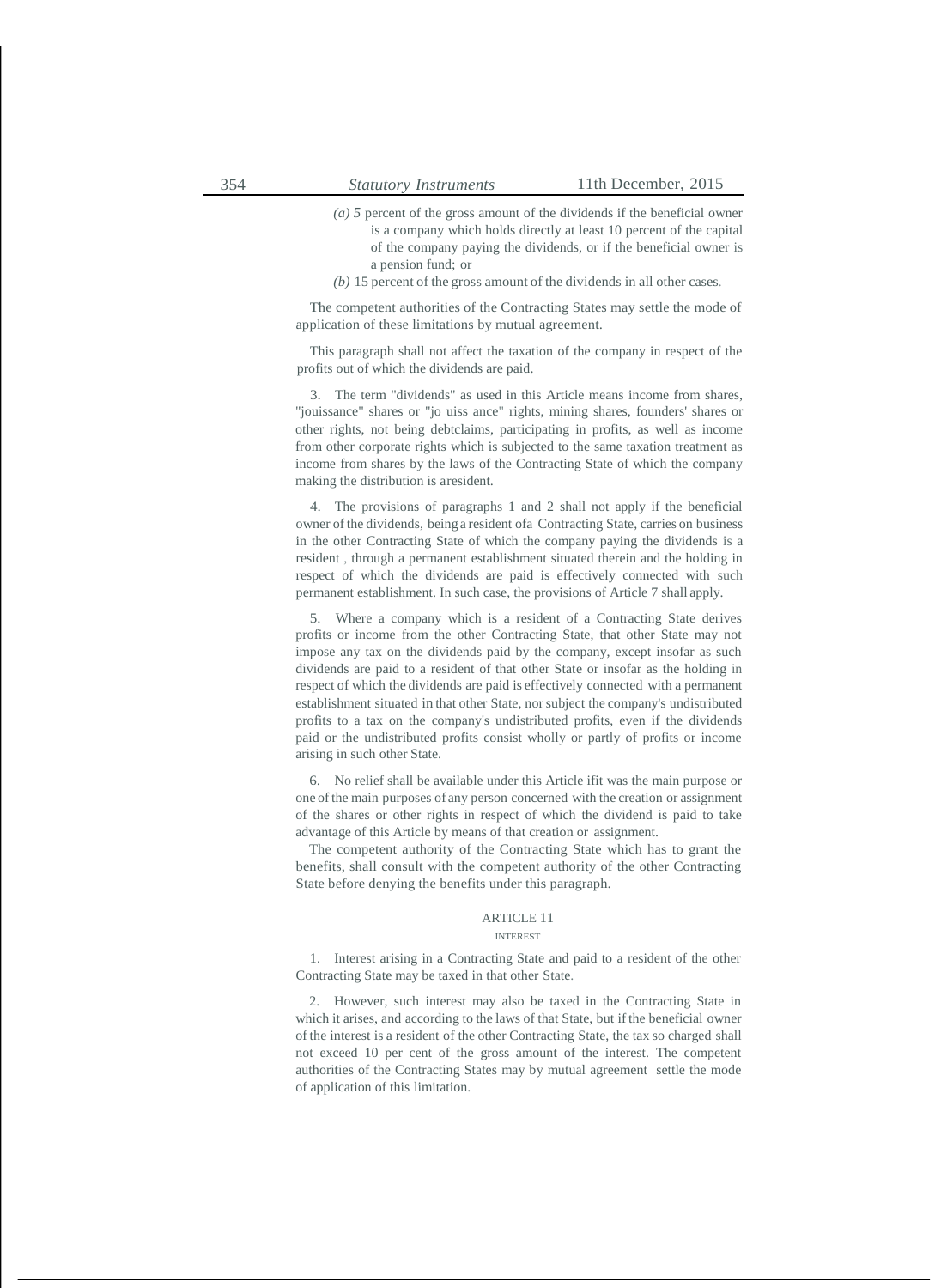3. Notwithstanding the provisions of paragraph 2, interest arising in a Contracting State shall be exempt from tax in that State, provided that it is derived and beneficially owned by:

- *(a)* The government, a political subdivision or a local authority of the other Contracting State; or
- *(b)* The Central Bank of the other Contracting State; or
- *(c)* Any agency wholly owned by the government, a political subdivision or a local authority of the other Contracting State.

The Competent Authorities of the Contracting State may determine by mutual agreement any other government institution to which this paragraph shall apply.

4. The term "interest" as used in this Article means income from debtclaims of every kind, whether or not secured by mortgage and whether or not carrying a right to participate in the debtor's profits, and in particular, income from government securities and income from bonds or debentures, including premiums and prizes attaching to such securi ties, bonds or debentures. Penalty charges for late payment shall not be regarded as interest for the purpose of this Article.

5. The provisions of paragraphs 1, 2 and 3 shall not apply if the beneficial owner of the interest, being a resident of aContracting State, carries on business in the other Contracting State in which the interest arises, through a permanent establishment situated therein, and the debtclaim in respect of which the interest is paid is effectively connected with such permanent establishment. In such case, the provisions of Article 7 shall apply.

6. Interest shall be deemed to arise in aContracting State when the payer is a resident of that State. Where, however, the person paying the interest, whether that person is a resident of a Contracting State or not, has in a Contracting State a permanent establishment in connection with which the indebtedness on which the interest is paid was incurred, and such interest is borne by such permanent establishment, then such interest shall be deemed to arise in the State in which the permanent establishment is situated.

7. Where, by reason of a special relationship between the payer and the beneficial owner or between both of them and some other person, the amount of the interest, having regard to the debtclaim for which it is paid, exceeds the amount which would have been agreed upon by the payer and the beneficial owner in the absence of such relationship, the provisions of this Article shall apply only to the lastmentioned amount. In such case, the excess part of the payments shall remain taxable according to the laws of each Contracting State, due regard being had to the other provisions of thisConvention.

8. No relief shall be available under this Article if it was the main purpose or one of the main purposes of any person concerned with the creation or assignment of the debtclaim in respect of which the interest is paid to take advantage of this Article by means of that creation or assignment. The competent authority of the Contracting State which hasto grant the benefits, shall consult with the competent authority of the other Contracting State before denying the benefits under this paragraph.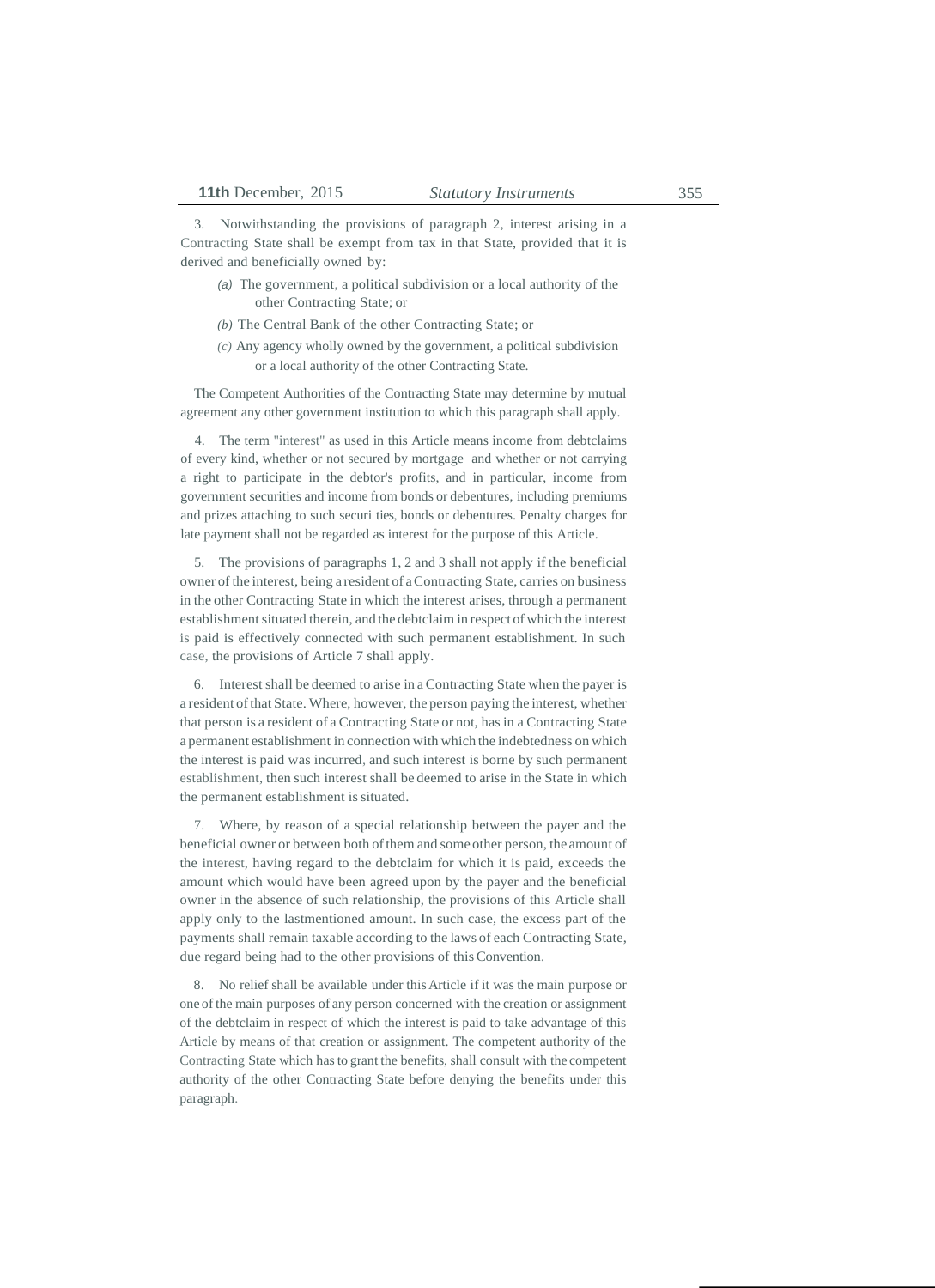## ARTICLE 12 ROYALTIES

1. Royalties arising in a Contracting State and paid to a resident of the other Contracting State may be taxed in that other State.

2. However, such royalties may also be taxed in the Contracting State in which they arise, and according to the laws of that State, but if the beneficial owner of the royalties is a resident of the other Contracting State, the tax so charged shall not exceed 7½ per cent of the gross amount of the royalties. The competent authorities of the Contracting States may by mutual agreement settle the mode of application of this limitation.

3. The term "royalties" as used in this Article means payments of any kind received as a consideration for the use of, or the right to use, any copyright of literary, artistic or scientific work (including cinematograph films, films or tapes or discsfor radio or television broadcasting), any patent, trade mark, design or model, plan, secret formula or process, or for information concerning industrial, commercial or scientificexperience.

4. The provisions of paragraphs 1 and 2 shall not apply if the beneficial owner ofthe royalties, beingaresident ofaContracting State, carriesonbusiness in the other Contracting State in which the royalties arise, through a permanent establishment situated therein and the right or property in respect of which the royalties are paid is effectively connected with such permanent establishment. In such case, the provisions of Article 7 shall apply.

5. Royalties shall be deemed to arise in aContracting State when the payer is a resident of that State. Where, however, the person paying the royalties, whether that person is a resident of a Contracting State or not, has in a Contracting State a permanent establishment in connection with which the liability to pay the royalties was incurred, and such royalties are borne by such permanent establishment, then such royalties shall be deemed to arise in the State in which the permanent establishment is situated.

6. Where, by reason of a special relationship between the payer and the beneficial owner or between both of them and some other person, the amount of the royalties, having regard to the use, right or information for which they are paid, exceeds the amount which would have been agreed upon by the payer and the beneficial owner in the absence of such relationship, the provisions of this Article shall apply only to the lastmentioned amount. In such case, the excess part of the payments shall remain taxable according to the laws of each Contracting State, due regard being had to the other provisions of this Convention.

7. No relief shall be available under this Article ifit was the main purpose or one of the main purposes of any person concerned with the creation or assignment of the rights in respect of which the royalties are paid to take advantage of this Article by means of that creation or assignment. The competent authority of the Contracting State which hasto grant the benefits, shall consult with the competent authority of the other Contracting State before denying the benefits under this paragraph.

#### ARTICLE 13 CAPITAL GAINS

1. Gains derived by a resident of a Contracting State from the alienation of immovable property referred to in Article 6 and situated in the other Contracting State may be taxed in that other State.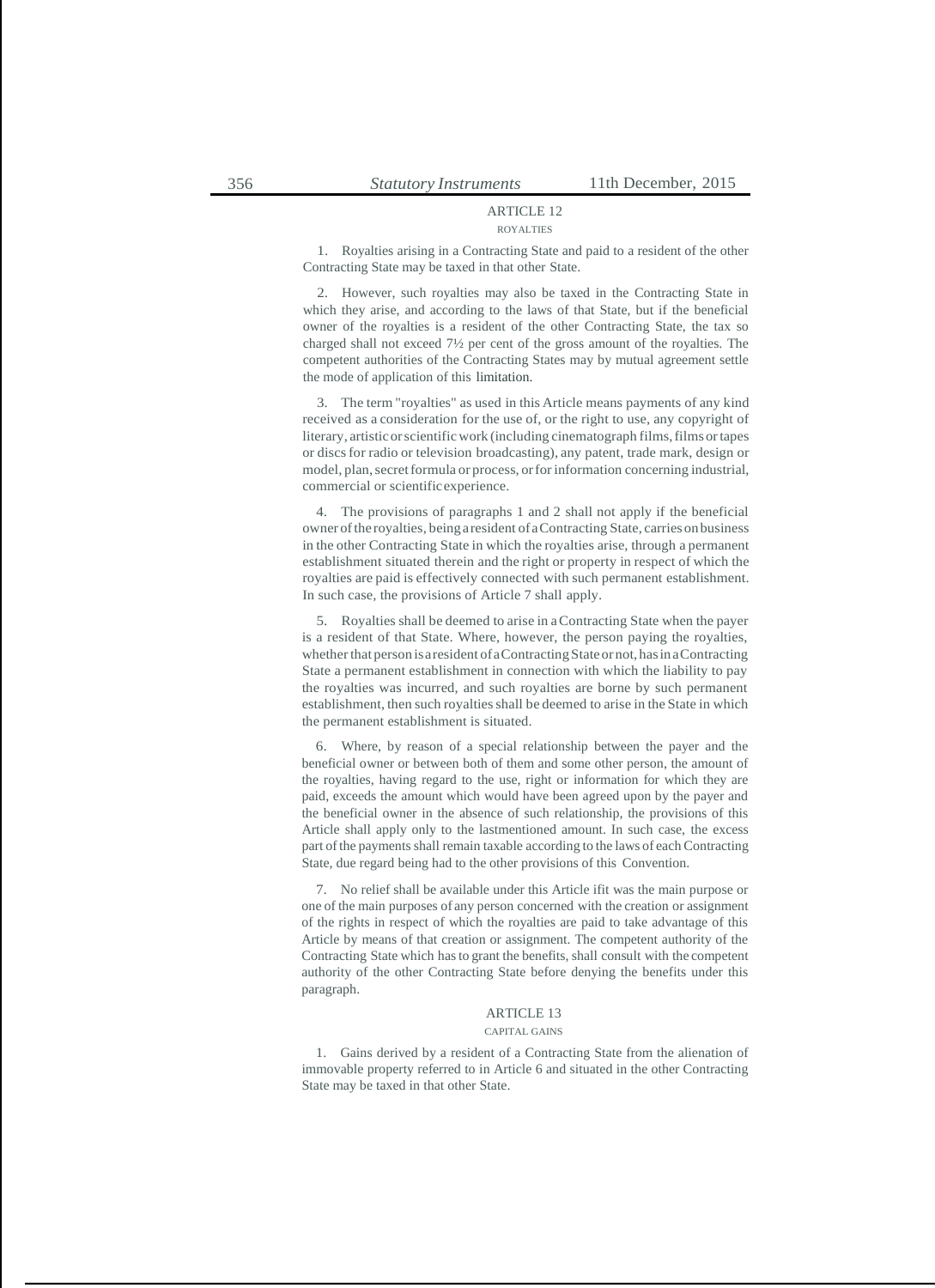2. Gains from the alienation of movable property fonning part of the business property of a pennanent establishment which an enterprise of a Contracting State has in the other Contracting State, including such gains from the alienation of such a permanent establishment (alone or with the whole enterprise), may be taxed in that other State.

3. Gains from the alienation of ships or aircraft operated in international traffic by an enterprise of a Contracting State, or movable property pertaining to the operation of such ships or aircraft, shall be taxable only in that Contracting State.

4. Gains from the alienation of any property other than that referred to in paragraphs 1, 2 and 3, shall be taxable only in the Contracting State of which the alienator is a resident.

#### ARTICLE 14 INCOME FROM EMPLOYMENT

1. Subject to the provisions of Articles 15, 17 and 18, salaries, wages and other similar remuneration derived by a resident of a Contracting State in respect of an employment shall be taxable only in that State unless the employment is exercised in the other Contracting State. If the employment is so exercised, such remuneration as is derived therefrom may be taxed in that other State.

2. Notwithstanding the provisions of paragraph 1, remuneration derived by a resident of a Contracting State in respect of an employment exercised in the other Contracting State shall be taxable only in the firstmentioned State if:

- *(a)* the recipient is present in the other State for a period or periods not exceeding in the aggregate 183 days in any twelve month period commencing or ending in the fiscal year concerned; and
- *(b)* the remuneration is paid by, or on behalf of, an employer who is not a resident of the other State; and
- *(c)* the remuneration is not borne by a permanent establishment which the employer has in the other State.

3. Notwithstanding the preceding provisions of this Article, remuneration derived by a resident of a Contracting State in respect of an employment exercised aboard a ship or aircraft operated in international traffic, shall be taxable only in that State.

#### ARTICLE **15 DIRECTORS'** FEES

1. Directors' fees and other remuneration derived by a resident of a Contracting State in that person's capacity as a member of the board of directors of a company which is a resident of the other Contracting State may be taxed in that other State.

2. For the purpose of the provisions of paragraph 1, the tenn "member of the board of directors" includes any person who is charged with the general management of the company and any person who is charged with the supervision thereof.

## ARTICLE 16

## ENTERTAINERS AND SPORTSPERSONS

1. Notwithstanding the provisions of Articles 7 and 14, income derived by a resident of aContracting State as an entertainer, such as a theatre, motion picture, radio or television artiste, or a musician, or as a sportsperson, from that person's personal activities assuch exercised in the other Contracting State, may be taxed in that other State.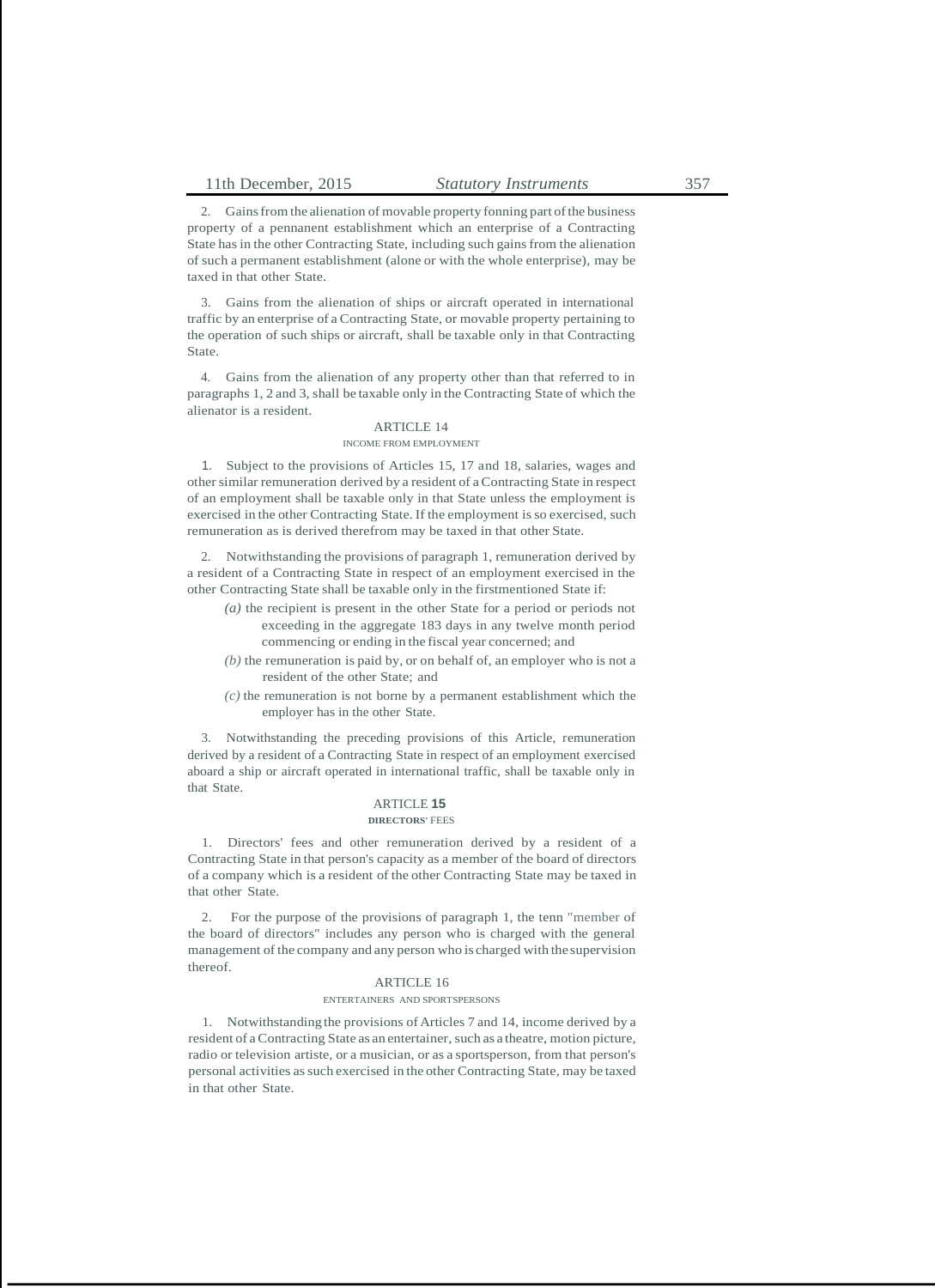2. Where income inrespectofpersonal activities exercised byanentertainer or a sportsperson in that person's capacity assuch accrues not to the entertainer or sportsperson but to another person, that income may, notwithstanding the provisions of Articles 7 and 14, be taxed in the Contracting State in which the activities of the entertainer or sportsperson are exercised.

3. Income derived bya resident of aContracting State from activities exercised in theotherContracting State asenvisaged in paragraphs **1**and 2,shall betaxable only in the firstmentioned State if the visit to that other State is supported wholly or mainly by public funds of the firstmentioned Contractin g State, a political subdivision or a local authority thereof, or takes place under a cultural agreement or arrangement between the Governments of the Contracting States.

## ARTICLE 17

## P ENSIONS, ANNUITIES AND SOCIAL S ECURITY pAYMENTS

I . Subject to the provisions of subparagraph *(b)* of paragraph I of Article 18, pensions and other similar remuneration and annuities, arising in a Contracting State and paid to a resident of the other Contracting State, may be taxed in the firstmentioned State.

2. Notwithstanding the provisions of paragraph l, social security pensions paid and other social security payments made under the laws of a Contracting State shall be taxable only in that State.

3. A pension or other similar remuneration or an annuity shall be deemed to arise in a Contracting State insofar asthe contribution s or payments associated with that pension or other similar remuneration or annuity, or the entitlements received from thatpension orothersimilarremuneration or annuity qualified for relief from tax in that State. The transfer of a pension, other similar remuneration or annuity from a pension fund or an insurance company in a Contracting State to a pension fund or insurance company in another State shall not restrict in any way the taxing rights of the firstmentioned State under this Article.

4. The provisions of this Article shall also apply in case a lump sum payment is made in lieu of a pension or other similar remuneration or an annuity before the date on which the pension or other similar remuneration or the annuity commences.

#### ARTICLE **18**

## GOVERNMENT SERVICE

- I. *(a)* Salaries, wages and other similar remuneration, other than a pension, paid by a Contracting State or a political subdivisi on or a local authority thereof to an individual in respect of services rendered to that State or subdivision or authority shall be taxable only in that State.
- *(b)* However , such salaries, wages and other similar remuneration, as well as pensions in respect of the services meant in subparagraph *(a),* shall be taxable only in the other Contracting State if the services are, or have been, rendered in that State and the individual is a resident of that State who: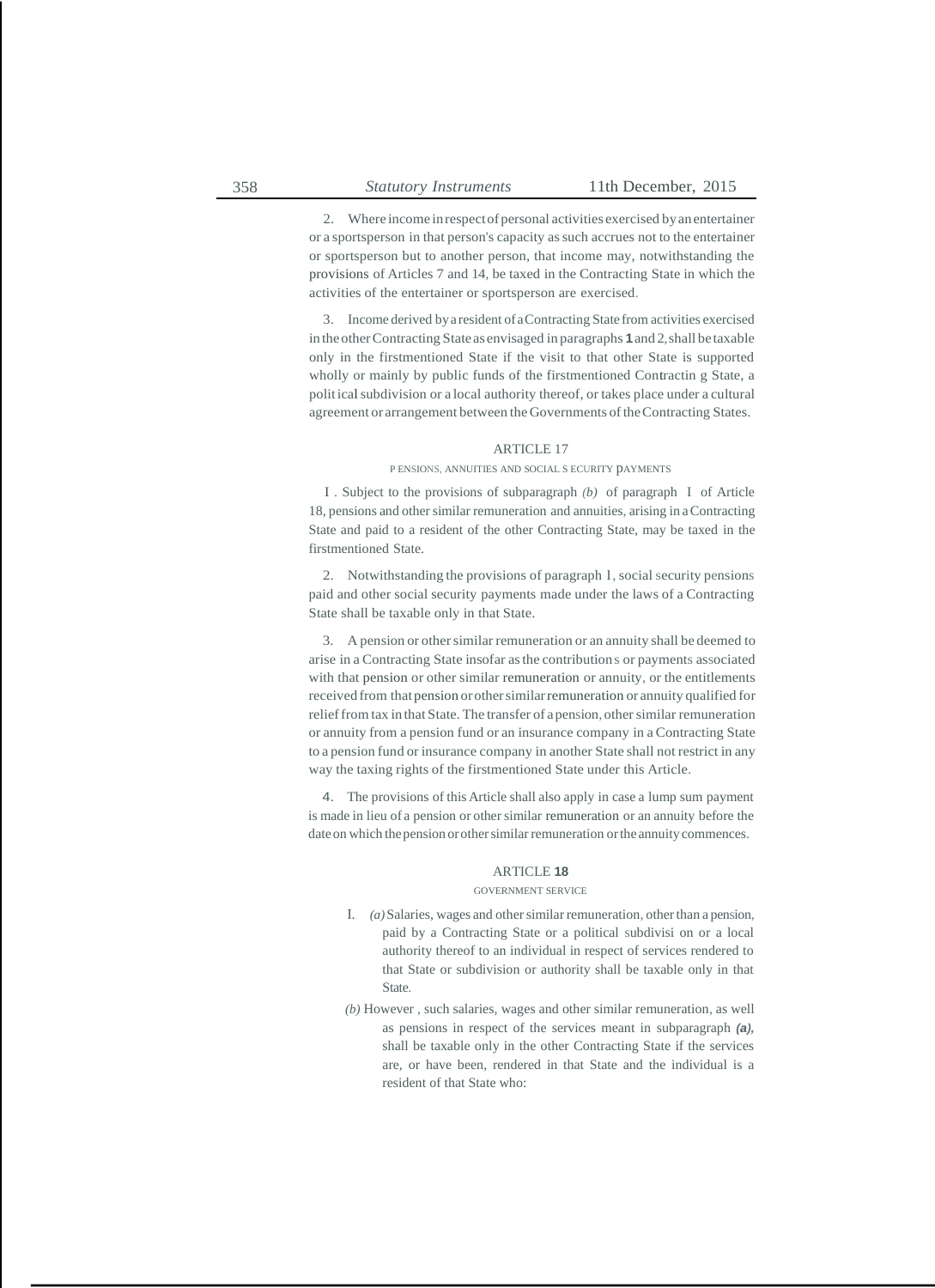## (i) is a national of that State; or

(ii) did not become a resident of that State solely for the purpose ofrendering the services.

2. The provisions of Articles 14, 15 and 17 shall apply to salaries, wages and other similar remuneration, and to pensions, in respect of services rendered in connection with a business carried on by a Contracting State or a political subdivision or a local authority thereof.

## ARTICLE 19

## STUDENTS AND BUSINESS APPRENTICES

Payments which a student or business apprentice who is or was immediately before visiting a Contracting State a resident of the other Contracting State and who is present in the firstmentioned State solely for the purpose of that person's education or training receives for the purpose of that person's maintenance, education or training shall not be taxed in that State, provided that such payments arise from sources outside that State.

#### ARTICLE 20

## PROFESSORS AND TEACHERS

I. Notwithstanding the provisions of Article 14, payments and other remuneration which a professor or a teacher who is a resident of a Contracting State and who is present in the other Contracting State for the purpose of teaching or carrying outscientific research for a maximum period of two years, starting from the date of the actual commencement of the teaching or scientific activities, in a university, college or other institution for teaching or scientific research in that other State, receives for such teaching or research, shall not be taxed in theother Contracting State, provided thatsuch remuneration is derived by the professor or teacher from outside that State.

2. The provisions of thisArticle shall not apply to income from research if such research is undertaken not in the public interest but wholly or mainly for the private benefit of a specific person or persons.

## ARTICLE 21

#### 0TIIBR INCOME

I. Itemsofincome of a resident of aContracting State, wherever arising, not dealt with in the foregoing Articles of this Convention shall be taxable only in that State.

2. The provisions of paragraph I shall not apply to income, other than income from immovable property as defined in paragraph 2 of Article 6, if the recipient of such income, being a resident of a Contracting State, carries on business in the other Contracting State through a permanent establishment situated therein and the right or property in respect of which the income is paid is effectively connected with such permanent establishment. In such case the provisions of Article 7 shall apply.

3. Notwithstanding the provisions of paragraph 1 and 2, if a resident of a Contracting State derives income from sources in theother Contracting State in the form of games of chance, such income may be taxed in that other State.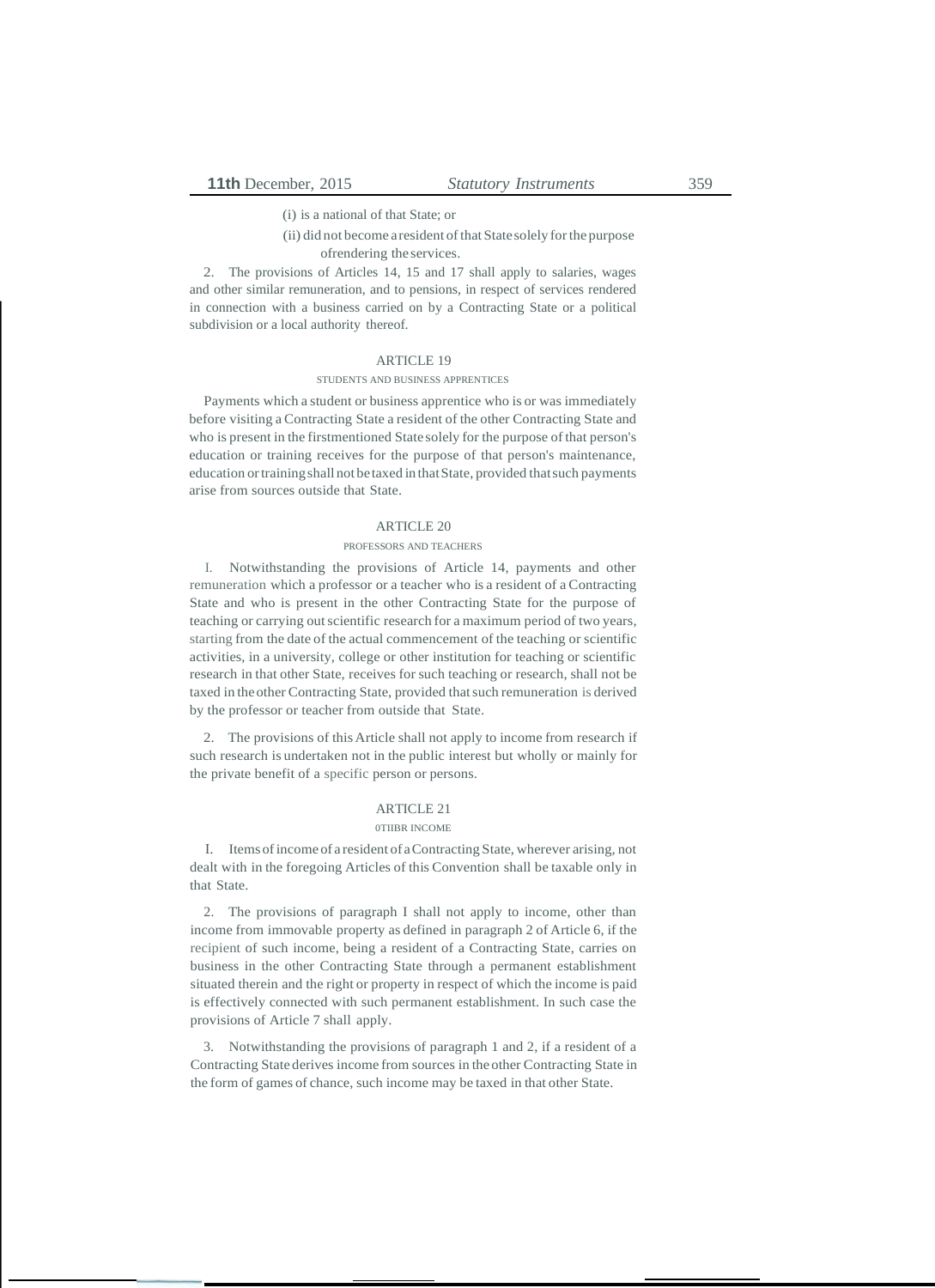# CHAPTER IV

#### ELIMINATION OF DOUBLE TAXATION

#### ARTICLE 22

ELIMINATION OF DOUBLE TAXATION

1. Zambia shall eliminate double taxation asfollows:

where a resident of Zambia derives income from the Netherlands which may be taxed in the Netherlands in accordance with the provisions of this Convention, the amount of the Netherlands tax payable in respect of that income shall be allowed as a credit against Zambian tax imp osed on that resident. The amount of credit, however, shall not exceed that part of Zambian tax which is appropriate to that income.

2. The Netherlands may include in the basis upon which taxes are imposed on its residents, the items of income which according to the provisions of this Convention, may be taxed or shall be taxable only inZambia.

3. However, where a resident of the Netherlands derives items of income which according to paragraphs 1, 3 and 4 of Article 6, paragraph I of Article 7, paragraph 4 of Article I 0, paragraph *5* of Article 11, paragraph 4 of Article 12, paragraphs I and 2 of Article 13, paragraph 1 of Article 14, paragraphs 1 and 2 of Article 17, paragraph **1** (subparagraph a) of Article 18 and paragraph 2 of Article 21 of this Convention may be taxed or shall be taxable only in Zambia and are included in the basis referred to in paragraph 2, the Netherlands shall exempt such items of income by allowing a reduction of its tax. This reduction shall be computed in conformity with the provisions of the Netherlands law for the avoidance of double taxation. For that purpose the said items of income shall be deemed to be included in the amount of the items of income which are exempt from Netherlands tax under those provisions.

4. Further, the Netherlands shall allow a reduction from the Netherlands tax so computed for the items of income which according to paragraph 2 of Article 10, paragraph 2 of Article 11, paragraph 2 of Article 12, paragraph **1** of Article 15, paragraphs **1** and 2 of Article 16, paragraph 4 of Article 17 , paragraph 3 of Article 21 of this Convention and paragraphs 2 and 3 of Article VI of the Protocol to this Convention may be taxed in Zambia to the extent that these items are included in the basis referred to in paragraph 2. The amount of this reduction shall be equal to the tax paid in Zambia on these items of income, but shall, in case the provisions of the Netherlands law for the avoidance of double taxation provide so, not exceed the amount of the reduction which would be allowed if the items of income so included were the sole items for which the Netherlands gives a reduction under the provisions of the Netherlands law for the avoidance of double taxation.

This paragraph shall not restrict allowance now or hereafter accorded by the provisions of the Netherlands law for the avoidance of double taxation, but only as far as the calculation of the amount of the reduction of Netherlands tax is concerned with respect to the aggregation of income from more than one country and the carry forward of the tax paid in Zambia on the said items of income to subsequent years.

5. Notwithstanding the provisions of paragraph 2, the Netherlands shall allow a reduction from the Netherlands tax for the tax paid in Zambia on items of income which according to paragraph **1** of Article 7, paragraph 4 of Article 10, paragraph *5*ofArticle **11,**paragraph 4ofArticle 12and paragraph 2ofArticle21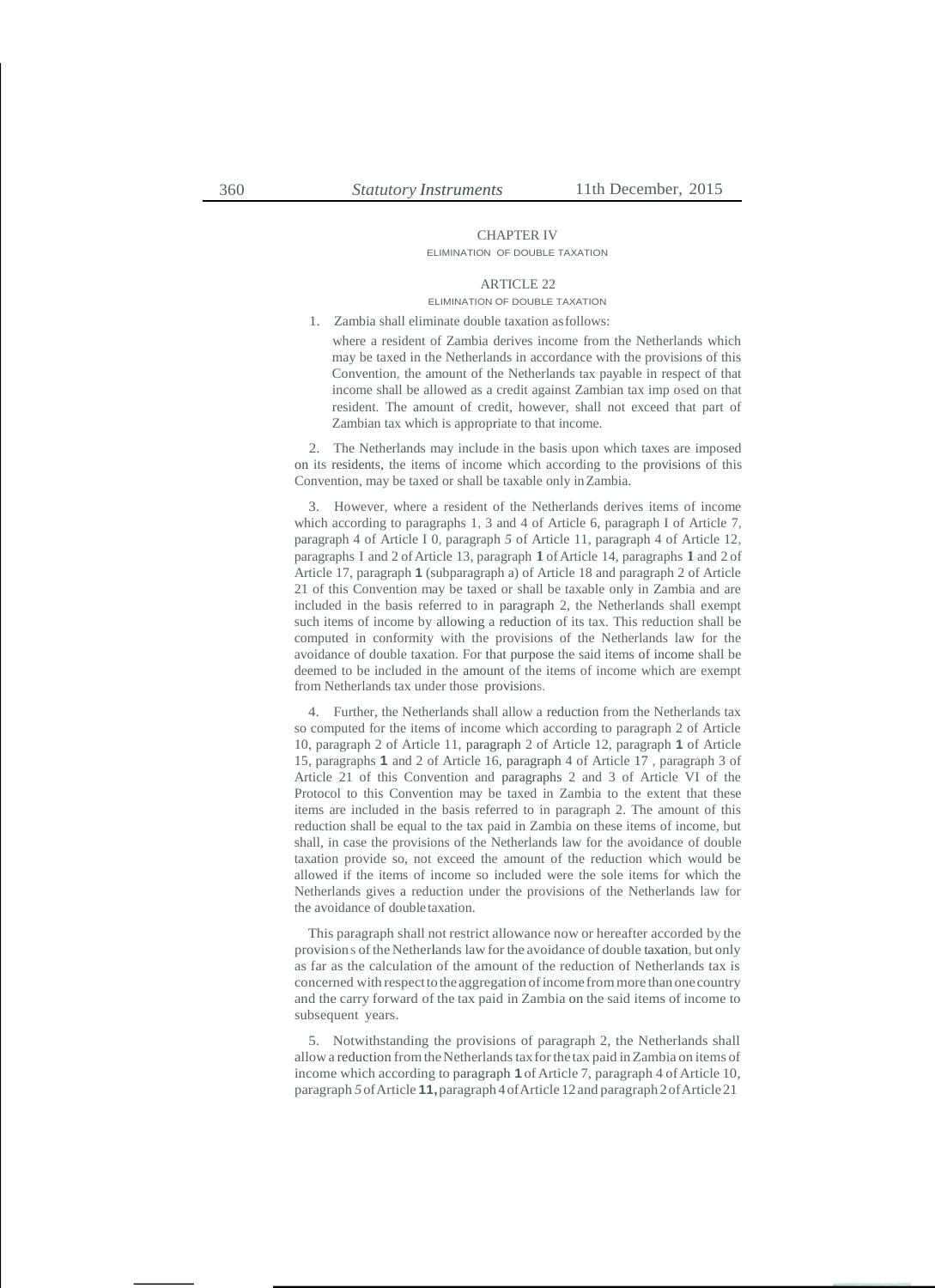•

of this Convention may be taxed in Zambia to the extent that these items are included in the basis referred to in paragraph 1, insofar as the Netherlands under the provisions of the Netherlands law for the avoidance of double taxation allows a reduction from the Netherlands tax of the tax levied in another country on such items of income. For the computation of this reduction the provisions of paragraph 4 of this Article shall applyaccordingly.

## CHAPTER V

## SPECIAL PROVISIONS

#### ARTICLE 23 NON-DISCRIMINATION

1. Nationals of a Contracting State shall not be subjected in the other Contracting State to any taxation or any requirement connected therewith, which is other or more burdensome than the taxation and connected requirements to which nationals of that other State in the same circumstances, in particular with respect to residence, are or may be subjected. This provision shall, notwithstanding the provisions of Article 1, also apply to persons who are not residents of one or both of the Contracting States.

2. Residents of a Contracting State who are not nationals of any State shall not be subjected in the other Contracting State to any taxation or any requirement connected therewith, which is other or more burdensome than the taxation and connected requirements to which nationals of the firstrnentioned Contracting State in the same circumstances, in particular with respect to residence , are or may be subjected.

3. The taxation on a permanent establishment which an enterprise of a Contracting State has in the other Contracting State shall not be less favourably levied in that other State than the taxation levied on enterprises of that other State carrying on the same activities. This provision shall not be construed as obliging a Contracting State to grant to residents of the other Contracting State any personal allowances, reliefs and reductionsfortaxation purposes on account of civil status or family responsibilities which it grants to its own residents.

4. Except where the provisions of paragraph 1 of Article 9, paragraph 7 of Article 11, or paragraph 6 of Article 12 apply, interest, royalties and other disbursements paid by an enterprise of a Contracting State to a resident of the other Contracting State shal1, for the purpose of determining the taxable profits ofsuch enterprise, be deductible under the same conditions as if they had been paid to a resident of the firstmentioned State.

5. Enterprises of a Contracting State, the capital of which is wholly or partly owned or controlled, directly or indirectly, by one or more residents of the other Contracting State, shall not be subjected in the firstmentioned State to any taxation or any requirement connected therewith which is other or more burdensome than the taxation and connected requirements to which other similar enterprises of the firstmentioned State are or may be subjected.

6. Contributions paid by, or on behalf of, an individual who exercises employment or selfemployment in a Contracting State to a pension fund that is recognised for tax purposes in the other Contracting State shall be treated in the same way for tax purposes in the firstmentioned State as a contribution paid to a pension fund that is recognised for tax purposes in that firstmentioned State, provided that-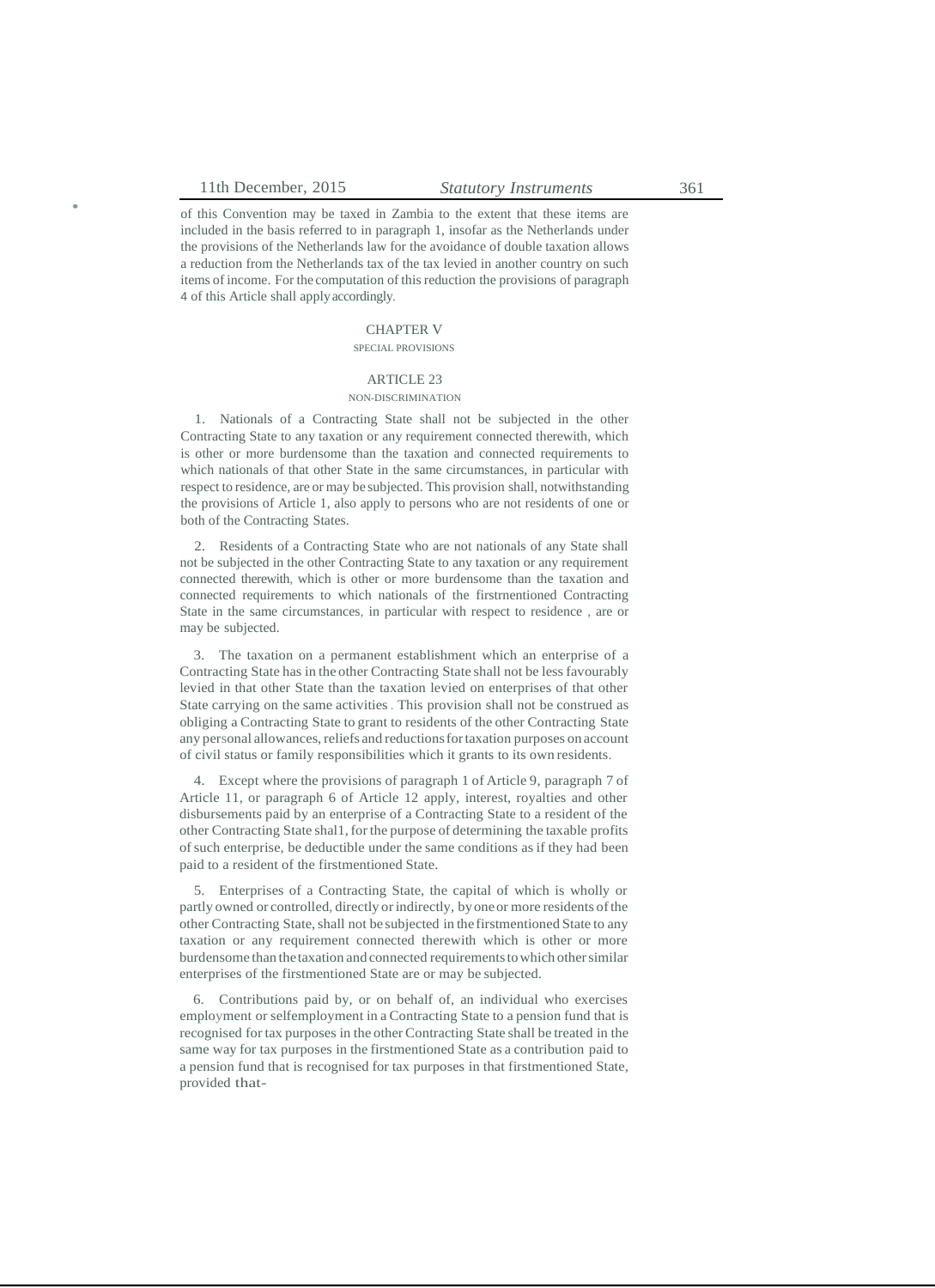- *(a)* such individual was contributing to such pension fund before he became a resident of the firstmentioned State; and
- *(b)* the competent authority of the firstmentioned State considers that such pension fund generally corresponds to a pension fund recognised for tax purposes by that State.

For the purpose of this paragraph, "pension fund" includes a pension plan created nder the social security legislation of a Contracting State.

7. The provisions of this Article shall, notwithstanding the provisions of Article 2, apply to taxes of every kind and description .

## ARTICLE 24

## MuruALAGREEMENT PROCEDURE

1. Where a person considers that the actions ofone or both of the Contracting States result or will result for that person in taxation not in accordance with the provisions of this Convention, that person may, irrespective of the remedies provided by the domestic law of those States, present a case to the competent authority of the Contracting State of which the person is a resident or, if the case comes under paragraph I of Article 23, to that of the Contracting State of which the person is a national. The case must be presented within three years from the first notification of the action resu lting in taxation not in accordance with the provisions of thisConvention.

2. The competent authority shall endeavour, if the objection appears to it to be justified and ifit is not itselfable to arrive at a satisfactory solution, to resolve the case by mutual agreement with the competent authority of the other Contracting State, with a view to the avoidance of taxation which is not in accordance with thisConvention. Any agreementreached shall be implemented notwithstanding any time limits in the domestic law of the Contracting States.

3. The competent authorities of the Contracting States shall endeavour to resolve by mutual agreement any difficulties or doubts arising as to the interpretation or application of this Convention. They may also consult together fortheelimination ofdoubletaxation incasesnotprovided forinthisConvention.

4. The competent authorities of the Contracting States may communicate with each other directly for the purpose ofreaching an agreement in the sense of the preceding paragraphs. The competent authorities, through consultati ons, may develop appropriate bilateral procedures, conditions, methods and techniques for the mutual agreement procedures provided for in this Article.

#### 5. Where-

- *(a)* under paragraph 1, a person has presented a case to the competent authority of a Contracting State on the basis that the actions of one or both of the Contracting States have resulted for that person in taxation not in accordance with the provisions of this Convention; and
- *(b)* the competent authorities are unable to reach an agreement to resolve that case pursuant to paragraph 2 within two years from the presentation of the case to the competent authority of the other Contracting State;

anyunresolved issuearisingfromthe caseshall besubmitted toarbitration at the request of either competent authority. These unresolved issues shall not, however, be submitted to arbitration if: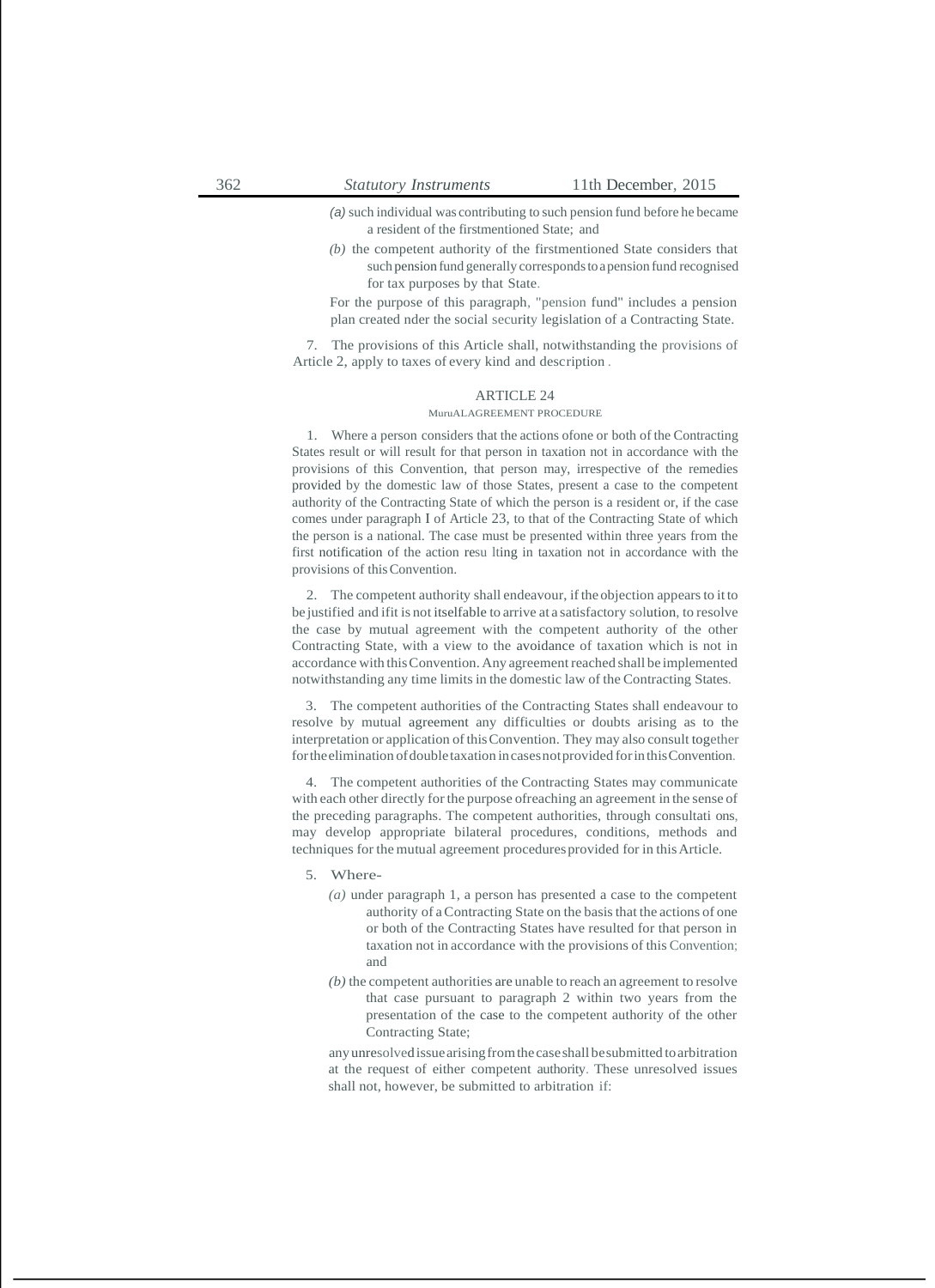- (i) a matter has been commenced in a court or administrative tribunal of competent jurisdiction and has not been withdrawn; or
- (ii) adecisionontheunresolved issueshasalreadybeenrendered by such court or administrative tribunal of either State.

Unless a person directly affected by the case does not accept the mutual agreement that implements the arbitration decision, that decision shall be binding on both Contracting States and shall be implemented notwithstanding any time limits in the domestic laws of these States. The competent authorities of the Contracting States shall by mutual agreement settle the mode of application of this paragraph.

# ARTICLE 25

## EXCHANGE OF INFORMATION

**1.** The competent authorities of the Contracting States shall exchange such information as is foreseeably relevant for carrying out the provisions of this Convention or to the administration or enforcement of the domestic laws concerning taxesofevery kind and description imposed on behalfoftheContracting States, or of their political subdivisions or local authorities, insofar as the taxation thereunder is not contrary to this Convention. The exchange of information is not restricted by Articles 1 and 2.

**2.** Any information received under paragraph I by aContracting State shall betreatedassecretinthesamemannerasinformation obtained underthedomestic laws of that State and shall be disclosed only to persons or authorities (including courts and administrative bodies) concerned with the assessment or collection of, the enforcement or prosecution in respect of, the determination of appeals in relation to the taxes referred to in paragraph 1, or the oversight of the above. Such persons or authorities shall use the information only for such purposes. They may disclose the information in public court proceedings or in judicial decisions. Notwithstanding the foregoing, information received by a Contracting State may be used for other purposes when such information may be used for such other purposes under the laws of both States and the competent authority of the supplying State authorises such use.

**3.** The Contracting States may release to the arbitrator or arbitrators, appointed under the provisions of paragraph 5 of Article 24, such information as is necessary for carrying out the arbitration procedure. Such arbitrator or arbitratorsshall besubject to the limitations ondisclosure described in paragraph **2** of this Article with respect to any information so released.

**4.** In no case shall the provisions of paragraphs **l,** 2 and 3 be construed so as to impose on a Contracting State the obligation:

- *(a)* to carry out administrative measures at variance with the laws and administrative practice of that or of the other Contracting State;
- $(b)$  to supply information which is not obtainable under the laws or in the normal course of the administration of that or of the other Contracting State;
- *(c)* to supply information which would disclose any trade, business, industrial, commercial or professional secret or trade process, or information, the disclosure of which would be contrary to public policy.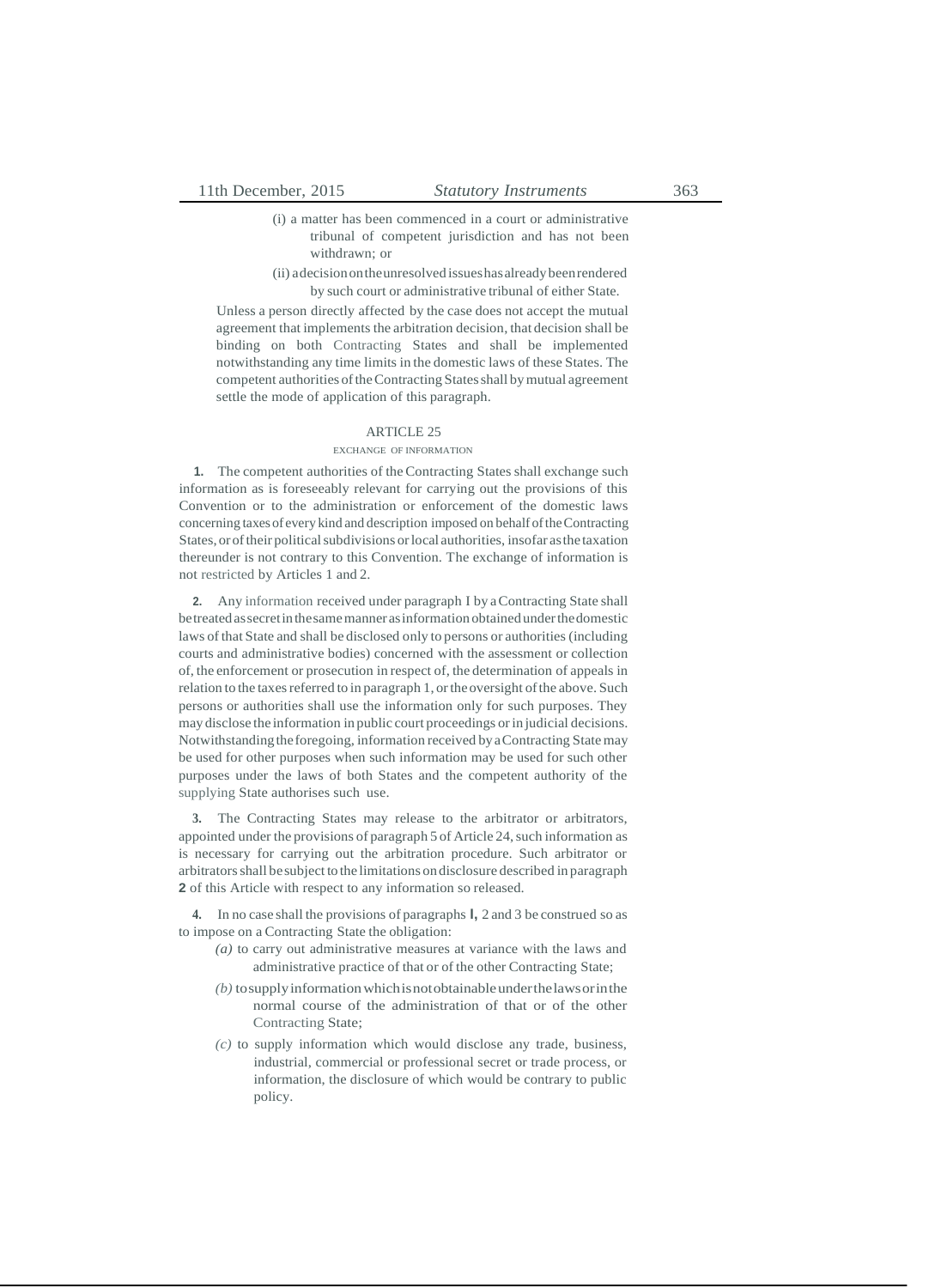**5.** If information is requested by a Contracting State in accordance with this Article, the other Contracting State shall use its information gathering measures to obtain the requested information, even though that other State may not need such information for its own tax purposes. The obligation contained in the preceding sentence is subject to the limitations of paragraph 4 but in no case shall such limitations be construed to permit a Contracting State to decline to supply information solely because it has no domestic interest in such information.

**6.** In no case shall the provisions of paragraph 4 be construed to permit a Contracting State to decline to supply information solely because the information is held by a bank, other financial institution, nominee or person acting in an agency or a fiduciary capacity or because it relates to ownership interests in a person.

#### ARTICLE 26

#### ASSISTANCE IN THE COLLECTION OF TAXES

1. TheContracting Statesshall lend assistance to each other in the collection of revenue claims. This assistance is not restricted by Articles 1 and 2. The competent authorities of the Contracting States may by mutual agreement settle the mode of application of this Article.

2. The term "revenue claim" as used in this Article means an amount owed in respect of taxes of every kind and description imposed on behalf of the Contracting States, or of their political subdivisions or local authorities, insofar as the taxation thereunder is not contrary to this Convention or any other instrument to which the Contracting States are parties, as well as interest, administrative penalties and costs of collection or conservancy related to such amount.

3. When a revenue claimofa Contracting State is enforceable under the laws of that State and is owed by a person who, at that time, cannot, under the laws of that State, prevent its collection, that revenue claim shall, at the request of the competent authority of that State, be accepted for purposes of collection by the competent authority of the other Contracting State. That revenue claim shall be collected by that other State in accordance with the provisions of its laws applicable to the enforcement and collection of its own taxes as if the revenue claim were a revenue claim of that other State.

4. When a revenue claim ofa Contracting State is a claim in respect of which that State may, under itslaw, take measures of conservancy with a view to ensure its collection, that revenue claim shall, at the request of the competent authority of that State, be accepted for purposes of taking measures of conservancy by the competent authority of the other Contracting State. That other State shall take measures of conservancy in respect of that revenue claim in accordance with the provisions of its laws as if the revenue claim were a revenue claim of that other State even if, at the time when such measures are applied, the revenue claim is not enforceable in the firstmentioned State or is owed by a person who has a right to prevent its collection.

5. Notwithstanding the provisions of paragraphs 3 and 4, a revenue claim accepted by a Contracting State for purposes of paragraph 3 or 4 shall not, in that State, be subject to the time limits or accorded any priority applicable to a revenue claim under the laws of that State by reason of its nature as such. In addition, a revenue claim accepted by a Contracting State for the purposes of paragraph 3 or 4 shall not, in that State, have any priority applicable to that revenue claim under the laws of the other Contracting State.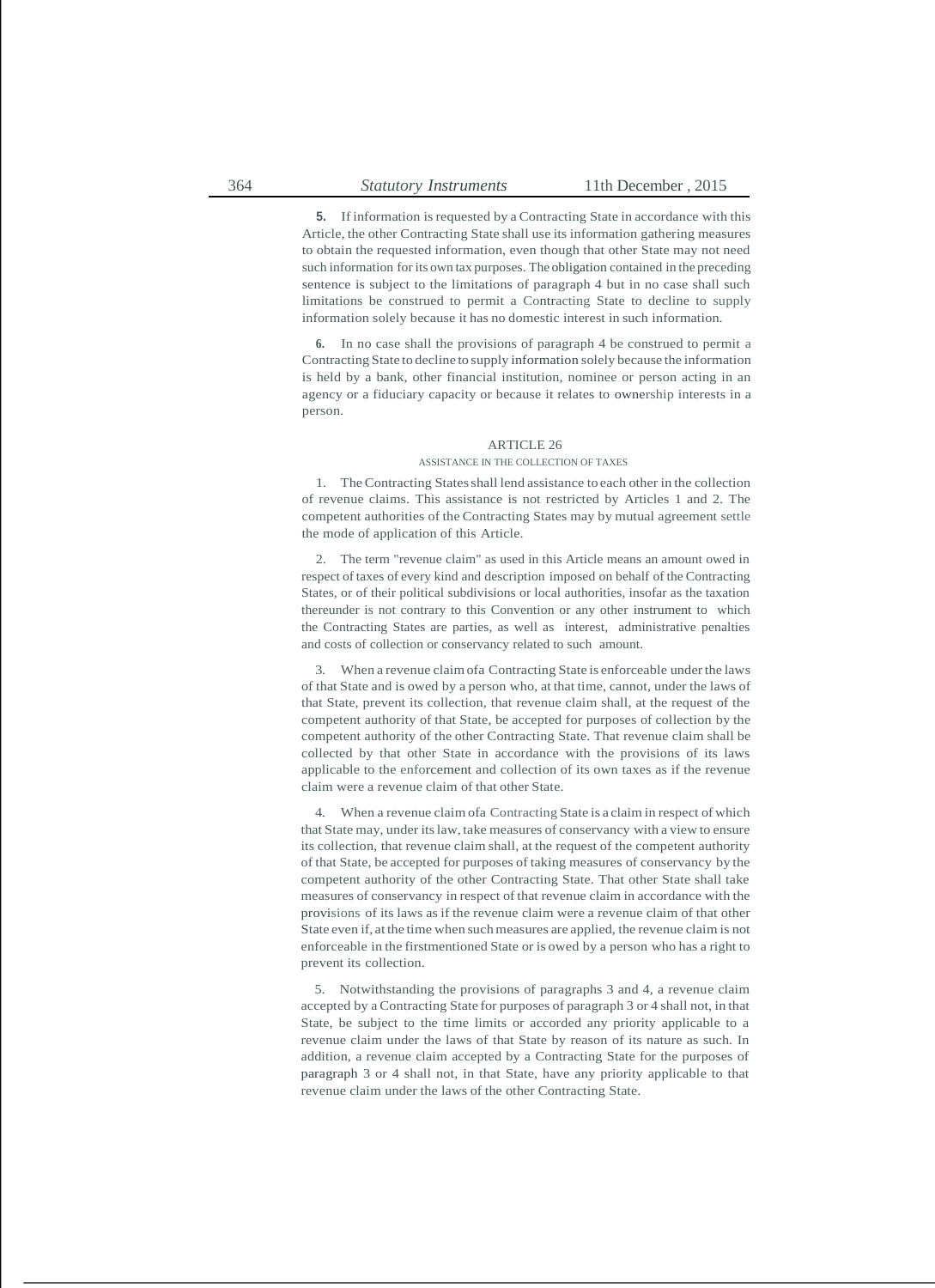•

6. Proceedings with respect to the existence, validity or the amount of a revenue claim of a Contracting State shall not be brought before the courts or administrative bodies of the other Co'ntracting State.

7. Where, at any time after a request has been made by a Contracting State under paragraph 3 or 4 and before the other Contracting State has collected and remitted the relevant revenue claim to the first mentioned State, the relevant revenue claim ceases tobe---

- *(a)* in the case of a request under paragraph 3, a revenue claim of the firstmentioned State that is enforceable under the laws of that State and is owed by a person who, at that time, cannot, under the laws of that State, prevent its collection; or
- *(b)* in the case of a request under paragraph 4, a revenue claim of the firstmentioned State in respect of which that State may, under its laws, take measures of conservancy with a view to ensure its collection;

the competent authority of the firstmentioned State shall promptly notify thecompetent authority of the other State of that fact and, at the option of the other State, the firstmentioned State shall either suspend or withdraw its request.

In no case shall the provisions of this Article be construed so as to impose on a Contracting State the obligatio n:

- *(a)* to carry out administrative measures at variance with the laws and administrative practice of that or of the other Contracting State;
- *(b)* to carry out measures which would be contrary to public policy;
- *(c)* to provide assistance if the other Contracting State has not pursued all reasonable measures of collection or conservancy, as the case may be, available under its laws or administrative practice;
- *(d)* to provide assistance in those cases where the administrative burden for that State is clearly disproportionate to the benefit to be derived by the other Contracting State.

#### ARTICLE 27

#### MEMBERS OF DIPLOMATIC MISSIONS AND CONSULAR POSTS

1. Nothing in this Convention shall affect the fiscal privileges of members of diplomatic missions or consular posts under the general rules of international law or under the provisions of special agreements.

2. For the purposes of the Convention, an individual who is a member of a diplomatic mission or consular post of aContracting State intheotherContracting State or in a third State and who is a national of the sending State shall be deemed to be a resident of the sending State if that individual is subjected therein to the same obligations in respect of taxes on income as are residents of that State.

3. The Convention shall not apply to international organisations, organs and officials thereof and members of a diplomatic mission or consular post of a third State, being present in a Contracting State, ifthey are notsubjected therein to the same obligation s in respect of taxes on income as are residents of that State.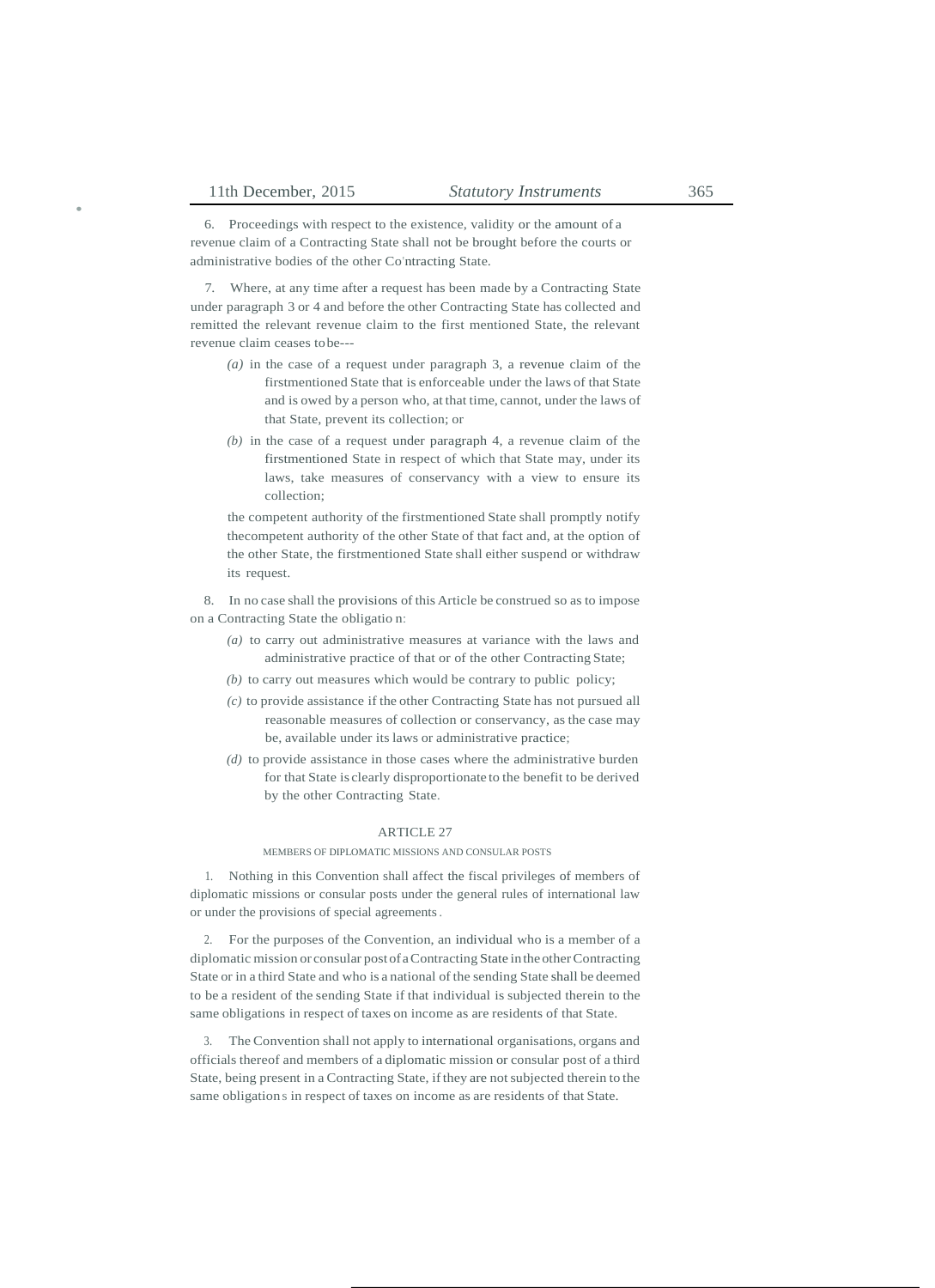#### CHAPTER VI FINAL P ROVISION S

#### ARTICLE 28 ENTRY INTO FORCE

1. Each of the Contracting States shall notify the other in writing, through diplomatic channels, of the completion of its constitutional procedures for the entry into force of this Convention. This Convention shall enter into force on the last day of the month following the month in which the later of these notifications has been received and its provisions shall thereupon have effect in both Contracting States:

- *(a)* in respect of taxes withheld at source, for amounts paid or credited on or after the first day of January next following the calendar year in which this Convention enters into force;
- *(b)* in respect of other taxes, for taxable periods beginning on or after the first day of January next following the calendar year in which this Convention enters into force.

2. The Convention between the Republic of Zambia and the Kingdom of the Netherlands for the Avoidance of Double Taxation and the Prevention of Fiscal Evasion with respect to Taxes on Income, signed at Lusaka on 19 December 1977 , shall cease to have effect in respect of any tax with effect from the date upon which this Convention has effect in respect of that tax in accordance with the provisions of paragraph I and shall terminate on the last such date.

## ARTICLE 29

#### DURATION AND TERMINATION

This Convention shall remain inforce until tenninated by one of the Contracting States. Either Contracting State may terminate this Convention, through diplomatic channels, by giving notice of termination at least six months before the end of any calendar year beginning after the expiry of five years from the date of entry into force of this Convention.

In such event, this Convention shall cease to have effect in both Contracting States:

- *(a)* in respect of taxes withheld atsource, for amounts paid or credited on or after the first day of January of the year next following that in which the notice of termination is given;
- *(b)* in respect of other taxes, for taxable periods beginning on or after the first day of January of the year next following that in which the notice oftennination is given.

Notice oftennination shall be regarded as having been given by a Contracting State on the date of receipt of such notice by the other Contracting State.

IN WITNESS WHEREOF the undersigned, being duly authorised hereto, have signed this Convention.

Done at Addis Ababa, this 15th day of July, 2015 in two originals, in the English language.

ALEXANDER B. CmKWANDA *Minister of Finance For the Government of the Republic a/Zambia*

LILJANNE PLOUMEN *Minister of Foreign Trade and Development Cooperation For the Government oftM Kingdom of the Netherlands*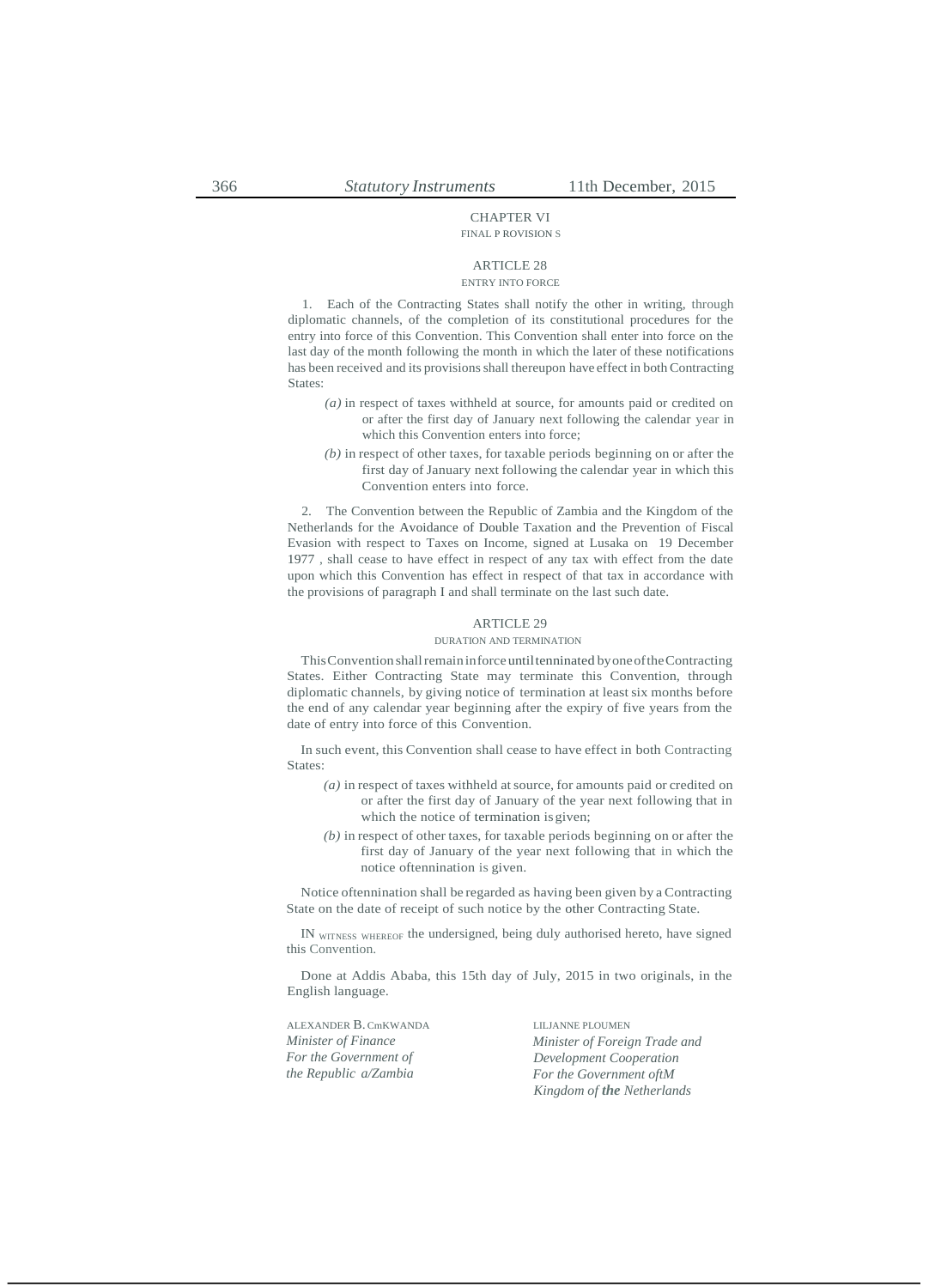#### PROTOCOL

At the moment of signing the Convention for the avoidance of double taxation and the prevention of fiscal evasion' with respect to taxes on income, this day concluded between the Kingdom of the Netherlands and the Republic of Zambia, both sides have agreed that the following provisions shall form an integral part of the Convention.

## I. GENERAL

Where entities are considered to be transparent by one of the Contracting States and are considered to be nontransparent by the other Contracting State, and this leads to double taxation or double nontaxation not in accordance with the provisions of this Convention, the competent authorities of the Contracting States shall find solutions pursuant to Article 24.

## II.AD ARTICLE I and 4

Notwithstanding the provisions of Articles I and 4, the competent authorities of the Contracting States shall, by mutual agreement, decide whether or not a resident of a Contracting State is subject to a special regime and, if so, to which extent it shall not be entitled to the benefits of this Convention. A company which is treated as a tax exempt investment institution (" vrijgeste lde beleggingsinstelling") as meant in the Netherlands Corporate Income Tax Act 1969 shall not be entitled to the benefits ofArticles I0, 11, 12, 13 and 21 and the corresponding Articles of this Protocol.

#### III. AD ARTICLES *5,* 6, 7 and 13

It is understood that rights to the exploration and exploitation of natural resources shall be regarded as immovable property located in the Contracting State to whose territorial sea and any area beyond and adjacent to its territorial sea as meant in subparagraph b) of paragraph I of Article 3, within which that State, in accordance with international law, exercises jurisdiction or sovereign rights, including the seabed and subsoil thereof, these rights apply, and that these rights are regarded as assets of a permanent establishment in that State. Furthe rmore, it is understood that the aforementioned rights include rights to interests in, or benefits from assets that arise from, that exploration or exploitation.

## IV.AD ARTICLE 9

I. It is understood that the fact that associated enterprises have concluded arrangements, such as cost sharing arrangements or general services agreements, for or based on the allocation of executive, general administrative, technical and commercial expenses , research and development expenses and other similar expenses, isnotin itselfacondition asmeantinparagraph I ofArticle9.However, this does not prevent a Contracting State from checking the abovementioned arrangements or agreements for conditions as meant in paragraph I of Article 9.

2. Where paragraph 2 of Article 9 requires a Contracting State to make an appropriate adjustment to reflect a change made by the other Contracting State falling within paragraph I ofArticle 9, the State making the appropriate adjustment shall not be required to take into account any penalty, whether tax or nontax, imposed by the other Contracting State.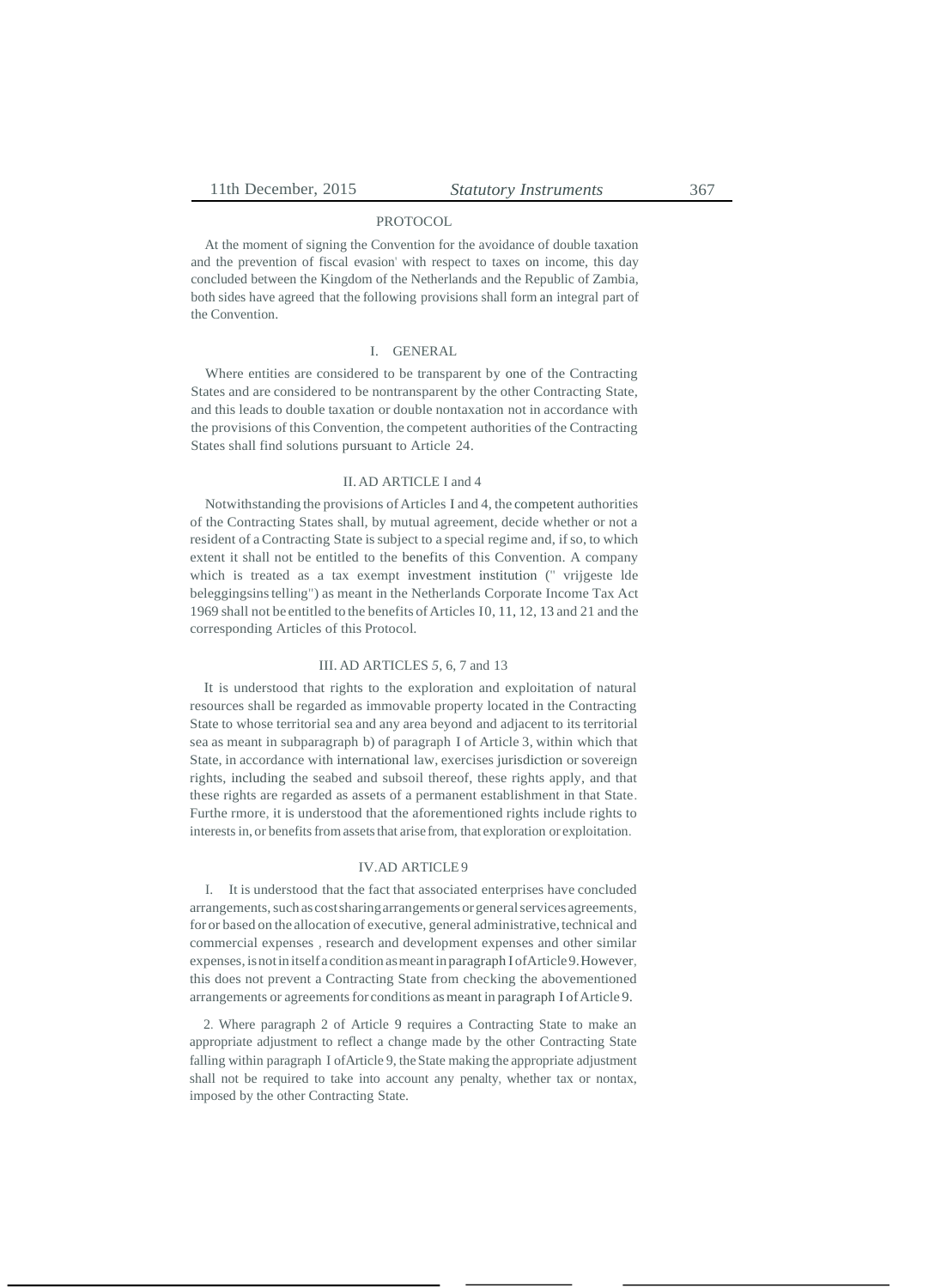It is understood that, in respect of paragraphs 1 and 2 of Article 7, where an enterprise ofa Contracting State sellsgoods ormerchandise or carries on business in the other Contracting State through a permanent establishment situated therein, the profits of that permanent establishment shall not be determined on the basis of the total amount received by the enterprise, but shall be determined only on the basis of that portion of the income of the enterprise that is attributable to the actual activityofthepermanent establishment inrespectofsuchsalesor business.

#### VI. AD ARTICLES 10, 11 and 12

Where tax has been levied at source in excess of the amount of tax chargeabl e under the provisions of Articles 10, 11 or 12, applications for the refund of the excess amount of tax have to be lodged with the competent authority of the State having levied the tax, in the case of Zambia, within a period of six years, and in the case of the Netherlands, within a period of five years, after the expiration of the calendar year in which the tax has been levied.

### VII. AD ARTICLES 10 and 13

**1.** It is understood that income received in connection with the (partial) liquidation of a company or a purchase of own shares by a company is treated as dividends.

**2.** Notwithstanding the provisions of paragraphs **1,** 2, and 5 of Article 10, dividends paid by a company which under the laws of a Contracting State is a resident of that State, to an individual who is a resident of the other Contracting State and who upon ceasing to be a resident of the firstmentioned State is taxed on the appreciation of capital as meant in paragraph 3 hereunder, may also be taxed in that State in accordance with the laws of that State, but only insofar as the assessment on the appreciation of capital is stilloutstanding.

**3.** Where an individual has been a resident of a Contracting State and has become a resident of the other Contracting State, the provisions of paragraph 4 of Article 13 shall not prevent the firstrnentioned State from taxing under its domestic law the capital appreciation of shares, profit sharing certificates, call options and usufruct on shares and profit sharing certificates, in and debtclaims on a company for the period of residency of that individual in the firstmentioned State. In such case, the appreciation of capital taxed in the firstmentioned State shall not be included in the tax base when determining the appreciation of capital by the other State.

#### VIII. AD ARTICLE 25 and 26

1. The provisions of Article 25 and 26 shall apply accordingly to information that is relevant for carrying out the incomerelated regulations and assistance in the collection of the contributions and payments made under the incomerelated regulations under the laws of the Contracting States by the tax authorities of the Contracting States concerned with the implementation, administration or enforcement of these incomerelated regulations.

2. Any information received under paragraph 1 of thisArticle in connection with Article 25 shall be used only for the purpose of the determination and levying of the contributions and the determination and granting of the benefits under the income related regulations as meant in paragraph 1 of this Article.